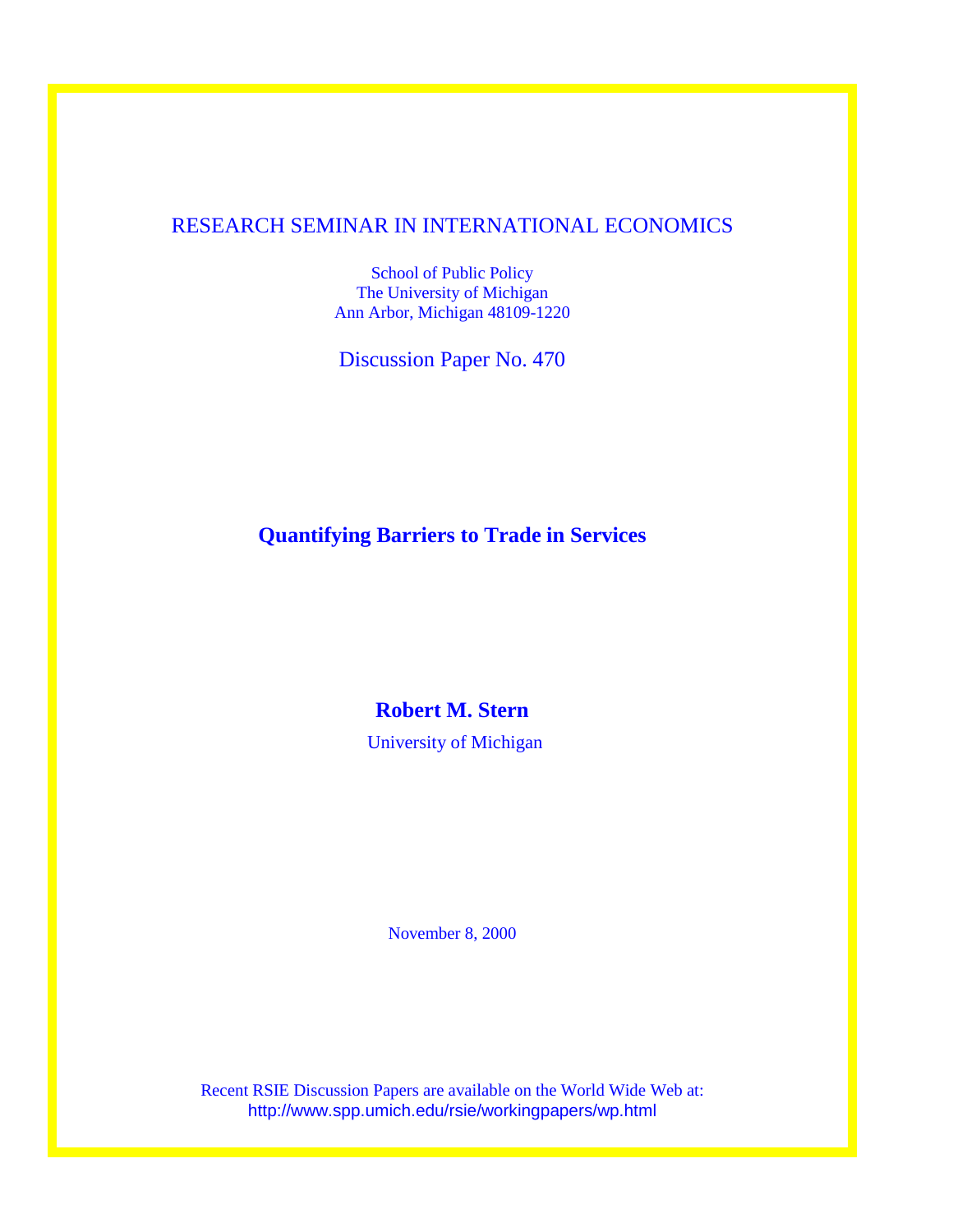**Quantifying Barriers to Trade in Services** 

**Robert M. Stern University of Michigan** 

November 8, 2000

Address correspondence to:

Robert M. Stern Gerald R. Ford School of Public Policy University of Michigan Ann Arbor, MI 48109-1220

Tel. 734-764-2373 FAX 810-277-4102 E-Mail rmstern@umich.edu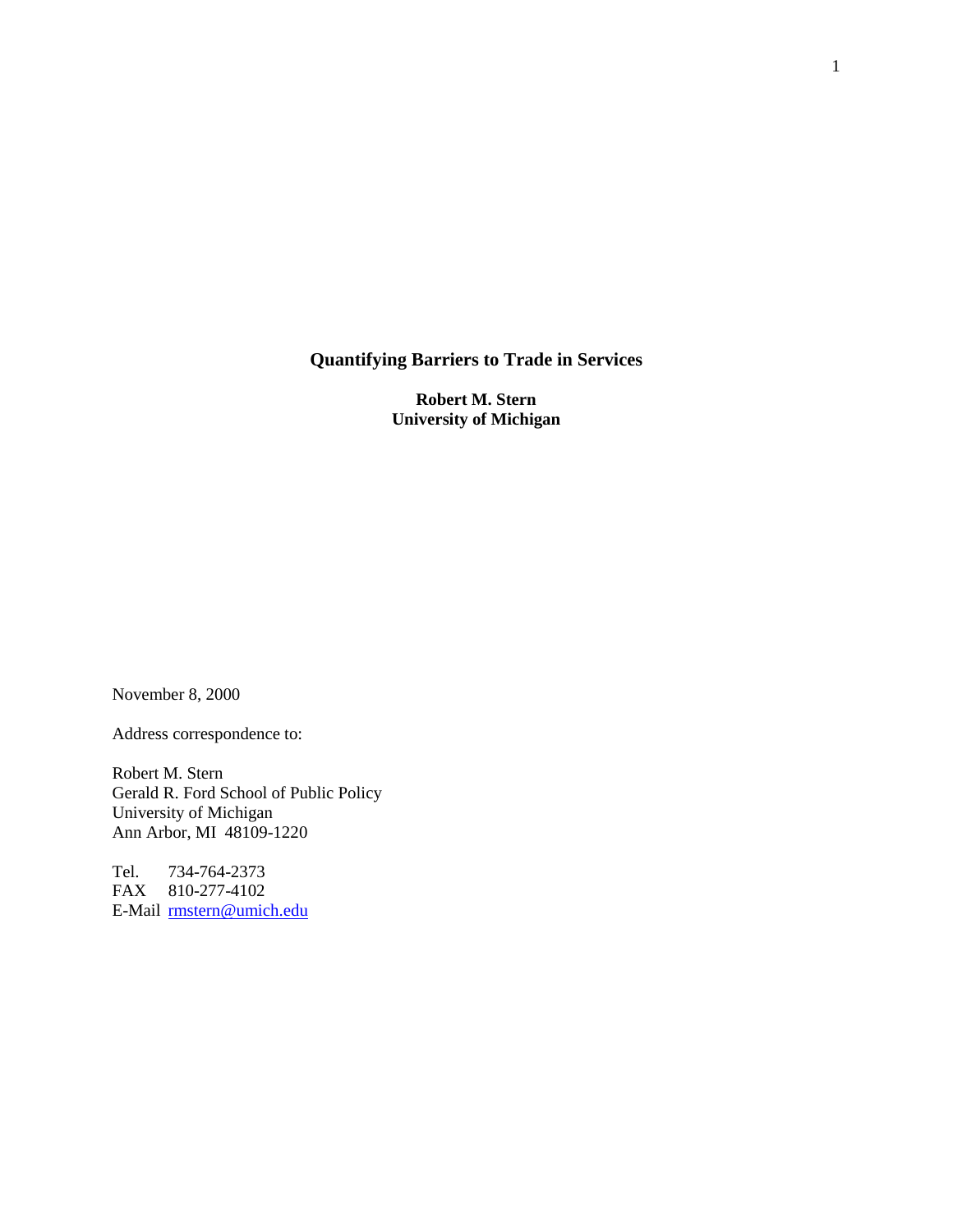# **Quantifying Barriers to Trade in Services Robert M. Stern, University of Michigan**

#### **I. Introduction**

Given the fact that international trade in services has been increasing significantly in recent decades and now is equal to about 20 percent of global merchandise trade, it is obviously important to consider the barriers that affect services trade and issues of measurement of these barriers. There has been similarly an increasing amount of foreign direct investment (FDI) in both goods and services sectors in and between advanced and developing countries. FDI is subject to a variety of barriers as well and thus merits attention in its own right.

#### **Characteristics and Modes of International Transactions in Services**

The most distinguishing characteristic of services transactions is that their production and consumption occur simultaneously, thus often requiring direct contact between producers and consumers. While some services are traded internationally across borders (e.g., "separated" services such as telecommunications) in a manner similar to cross-border trade in goods, other services may require the consumer to move to the location of the producer, as in the case of tourism. Further, because of the necessary proximity of consumers and producers, factors of production may have to move across national boundaries to the place of consumption. Thus FDI may be necessary in order to establish a foreign commercial presence, and there may also be temporary cross-border movement of labor that is required to serve foreign consumers. An indication of the magnitudes of the four modes of services transactions is provided in Table 1.

#### **Types of Barriers to Trade and FDI in Services**

As noted by Hoekman and Primo Braga (1997, p. 288), because of the simultaneity of the production and consumption of services, border measures such as tariffs will generally be difficult to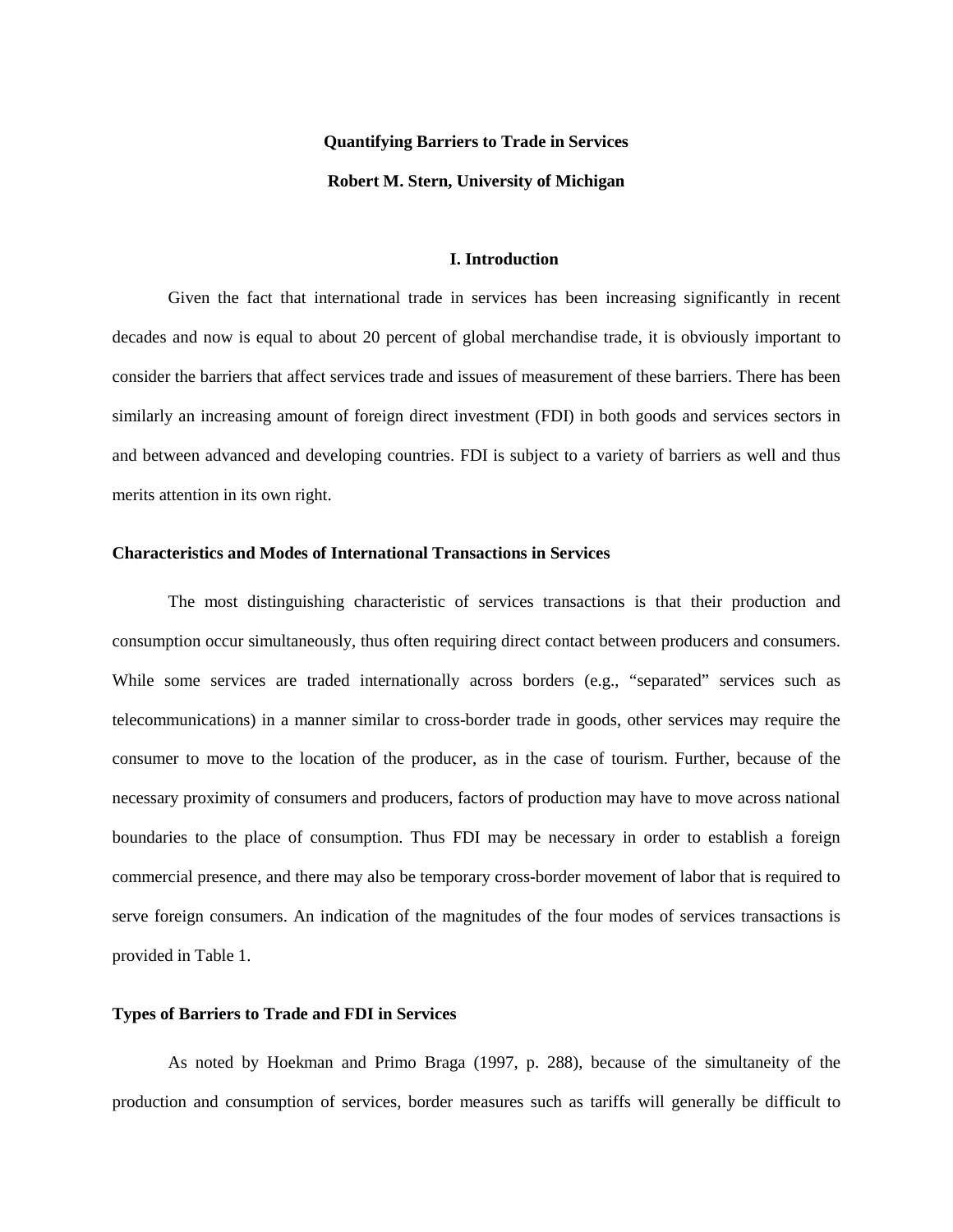apply because customs agents cannot readily observe the service as it crosses the border. Typically therefore the restrictive policies followed will be designed to limit the access of foreign services and the suppliers of services to domestic markets. Hoekman and Primo Braga distinguish the following types of barriers: (1) quotas, local content, and prohibitions; (2) price-based instruments; (3) standards, licensing, and procurement; and (4) discriminatory access to distribution networks. To explain further:

- (1) Quantitative-restriction (QR) type policies are commonly applied to service providers. Two prominent examples are the bilateral agreements regulating international air transportation services, which are usually reciprocal and company specific, and ocean-cargo-sharing arrangements, which also often rely on reciprocity in providing shipping services in mutual trade. In many countries, there are outright prohibitions directed against foreign providers of such services as domestic transportation, basic telecommunications, and legal, insurance, education, surveying, and investment advising services. Restrictions on transborder data flows are also prevalent and may impede market access by foreign providers.
- (2) Price-based instruments may take the form of visa fees and entry or exit taxes, discriminatory airline landing fees, and port taxes. Tariffs can be significant barriers to trade in goods that embody services (e.g., films, television programs, computer software) or goods that are used in producing services (e.g., computers, telecommunications equipment, advertising material). Further, many service sectors are subject to government-sanctioned or monitored price controls, examples including air transportation, financial services, and telecommunications. Government subsidies are commonly used in such service sectors as construction, communications, and road and rail transport.
- (3) Licensing or certification requirements may be imposed on foreign providers of professional and business services. Environmental standards may also impact on service providers, particularly in transportation and tourism. Government procurement policies are often designed to favor domestic over foreign providers of services as well as goods by means of preference margins and outright prohibitions.
- (4) Discriminatory access to distribution and communications systems exists in many countries in such sectors as telecommunications, air transport, advertising, insurance, and dealer networks.

Hardin and Holmes (1997) have focused specifically on barriers to FDI. They define (p. 24) an

FDI barrier as "…any government policy measure which distorts decisions about where to invest and in

what form. ...policy measures such as limits on the level of foreign investment, or the need to go through

costly and time-consuming screening processes to convince authorities that FDI in a project will be in the

national interest, are considered barriers."

In considering ways of classifying FDI barriers, Hardin and Holmes note (pp. 33-34):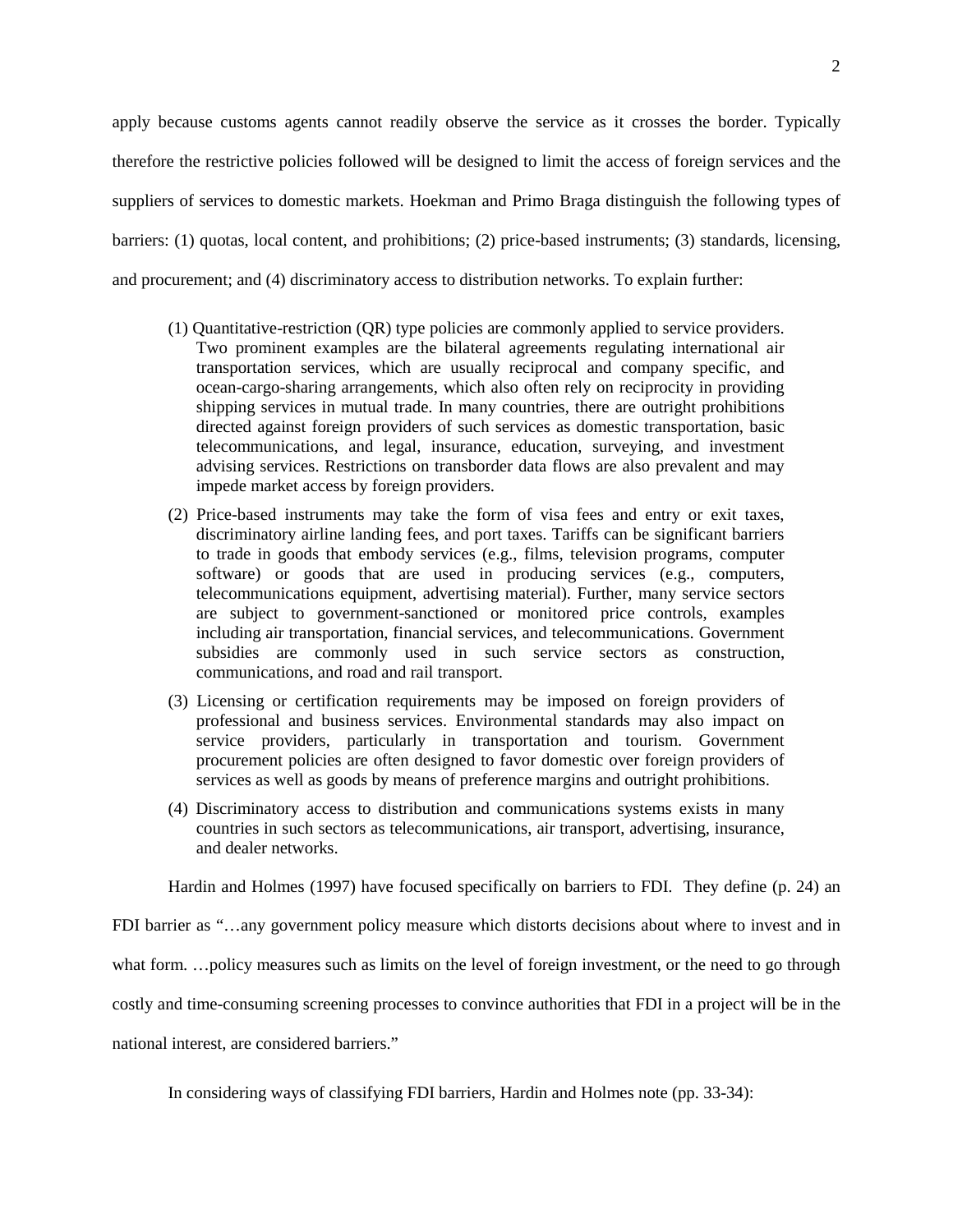"The appropriate classification system may vary, depending on the purpose of the exercise. For example, if the purpose is to check and monitor compliance with some policy commitment, then the categories should reflect the key element of the commitment…. If the primary interest is instead the resource allocation implications of the barriers, some additional or different information may be useful.

Barriers to FDI may distort international patterns and modes of…trade. They may also distort allocation of capital between different economies, between foreign and domestic investment, between different sectors, and between portfolio and direct investment. …the classification system…should highlight the key characteristics of the barriers that will determine their size and impact. Market access and national treatment are…relevant categories from a resource allocation perspective. …national treatment is generally taken to refer to measures affecting firms after establishment. A…way to classify barriers is therefore…according to what aspect of the investment they most affect: establishment, ownership and control; or operations. In addition…, some further information may be useful…on distinctions…between direct versus indirect restrictions on foreign controlled firms; and rules versus case-by-case decisions."<sup>1</sup>

The main types of FDI barriers that have been identified by UNCTAD (1996) are noted in Table

2. Further information on the barriers most commonly used to restrict FDI especially in the APEC

economies is provided in Hardin and Holmes (1997, esp. pp. 37-40 and 45-55). As they note (p. 40),

some common characteristics appear to be: $<sup>2</sup>$ </sup>

"application of some form of screening or registration process involving various degrees of burden for the foreign investor; restrictions on the level or share of foreign ownership, particularly in some service sectors, and often in the context of privatisations; widespread use of case-by-case judgments, often based on national interest criteria; widespread use of restrictions on ownership and control (e.g., restrictions on board membership), particularly in sectors such as telecommunications, broadcasting, banking; and relatively limited use of performance requirements on input controls in services sectors."

### **II. Measurement of Barriers to Trade and FDI in Services**

The measurement of services barriers parallels to an extent the measurement of nontariff barriers

(NTBs) that limit trade in goods. However, services barriers involve greater complexities when account is

taken of the different modes of supply of services that include not only cross-border trade but also the

 <sup>1</sup>  $<sup>1</sup>$  Direct restrictions include limitations on the total size or share of investment in a sector and requirements on</sup> inputs used (e.g., local content). Indirect restrictions include net benefit or national interest criteria and limitations on membership of company boards. The distinction between rules and case-by-case decisions relates to issues of clarity in specification and transparency as compared to the exercise of administrative discretion. 2

 $^2$  Hardin and Holmes (pp. 40-43) also provide information on investment incentives, which are widely used and for the most part are not subject to multilateral disciplines.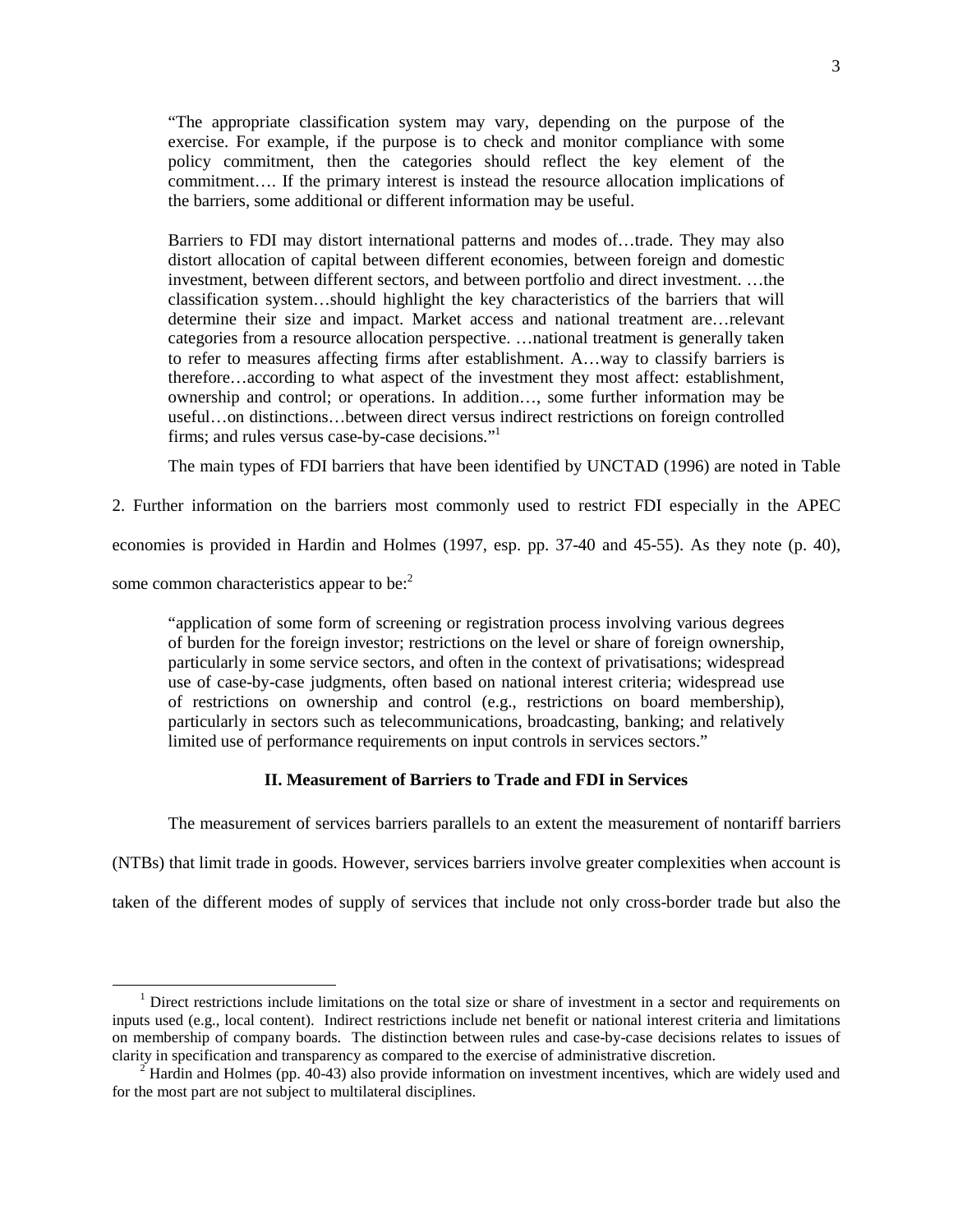movement of consumers to the location of providers as well as FDI and temporary international movement of labor.

### **Frequency Measures**

 Frequency measures of services barriers have been constructed by PECC (1995) and Hoekman (1996). These are based on the information contained in the country schedules of the General Agreement on Trade in Services (GATS) and refer to all four modes of the supply of services. Frequency ratios are constructed based on the number of commitments scheduled in the GATS by individual countries that designate sectors or sub-sectors unrestricted or partially restricted in relation to the maximum possible number of unrestricted commitments. As noted in Hoekman (1996, p. 101), there are 155 sectors and subsectors and four modes of supply, which yields  $620 \times 2=1,440$  total commitments on market access and national treatment for each of 97 countries.<sup>3</sup>

 Hoekman (1995) has used frequency ratios to approximate the relative degree of restrictiveness of market-access barriers to services trade across countries and sectors. He established a judgmental set of benchmark tariff equivalents for individual sectors to reflect the degree to which market access to these sectors was restricted. The benchmark tariff equivalents chosen ranged from a high of 200 percent for sectors (e.g., maritime cabotage, air transport, postal services, voice telecommunications, and life insurance) in which market access was essentially prohibited in most countries to 20-50 percent for sectors in which market access was less constrained. He then assigned a value to each country and sector using the benchmarks multiplied by the calculated frequency ratio. Thus, for example, assuming a benchmark tariff equivalent of 200, say, for postal services and a frequency ratio of 50 percent to reflect the scheduled market access commitments, the tariff equivalent for that sector is set at 100 percent. Using the value of output by sector for a representative industrialized country, it is then possible to construct

<sup>&</sup>lt;sup>3</sup> As noted in Hardin and Holmes (1997, p. 70) the GATS commitments are based on a "positive list" approach and therefore do not take into account sectors and restrictions which are unscheduled. In PECC (1995), it is assumed that all unscheduled sectors and commitments are unrestricted, which will then significantly lower the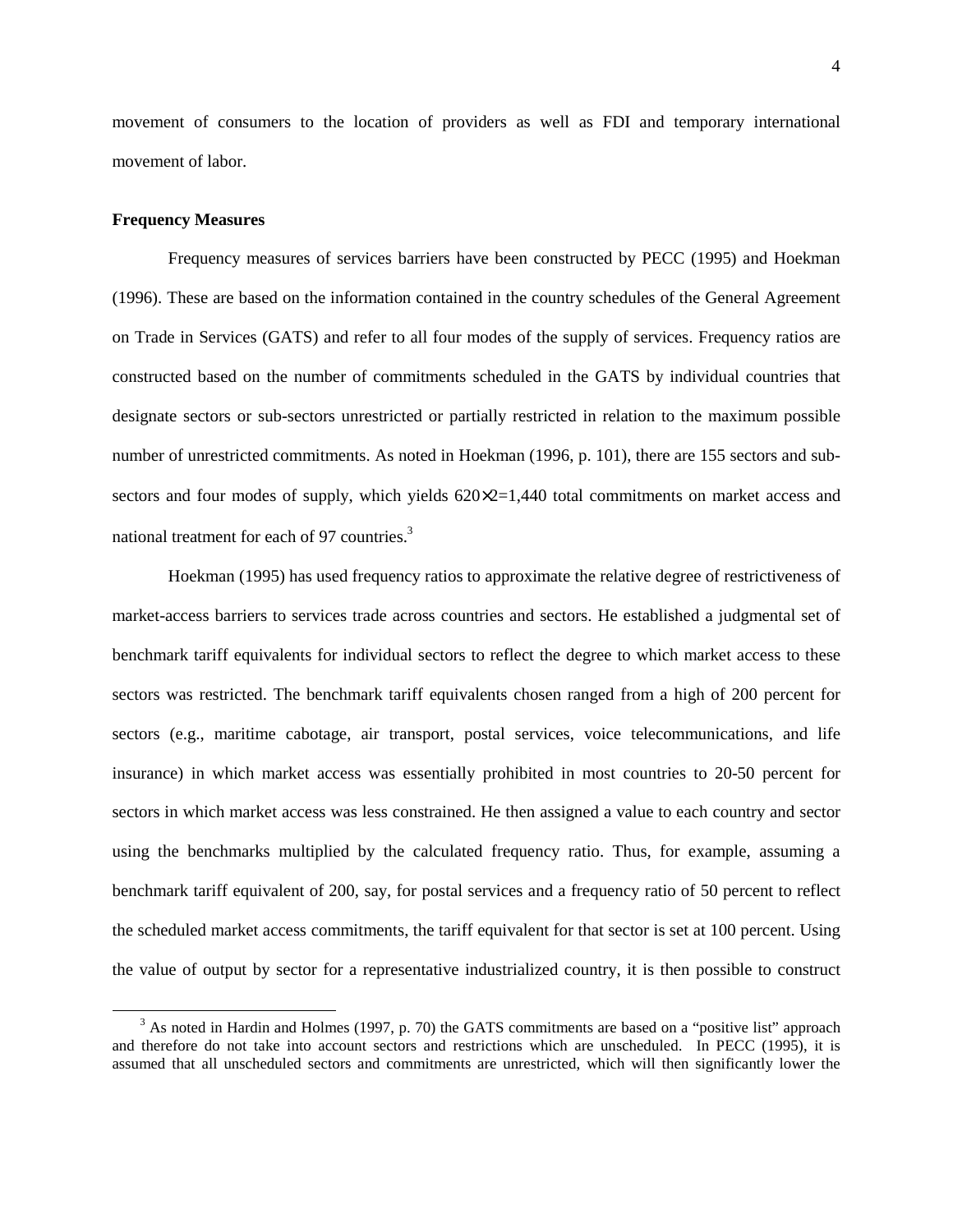weighted average measures by sector and country. The weighted average tariff equivalents for 1-digit ISIC sectors for selected countries are indicated in Table 3.

 It should be emphasized that Hoekman's measures are designed to indicate the *relative* degree of restriction and are not to be taken literally as indicators of absolute ad valorem tariff equivalents. But even granting this, there are some important limitations worth mentioning. Thus, as Hardin and Holmes (1997, p. 72) note, Hoekman's method may be misleading or biased because it assumes that the absence of positive country commitments in the GATS schedules can be interpreted as indicating the presence of restrictions, which may in fact not be the case. Also, the different types of restrictions are given equal weight and are not distinguished according to their economic impact. Finally, market access restrictions are the only ones taken into account.

 Hardin and Holmes (1997) have attempted to build on and improve Hoekman's methodology for constructing guesstimates of tariff equivalents for services. In particular, they use information on actual FDI restrictions and incorporate information on the types of barriers and their economic impact. Their objective is to construct an index of FDI restrictions that can be translated into a tariff equivalent or tax equivalent. The components of their proposed index and the weights assigned to the different subcategories are given in Table 4. They set the weights to reflect the relative degree of restriction of different barriers. Foreign equity limits are given greater weights than the other barriers noted. Hardin and Holmes confine their calculations of the indexes of FDI restrictions to the services sectors in the APEC countries.<sup>4</sup> Their results are summarized in Table 5. It is evident that communications and financial services are most subject to FDI restrictions, while business, distribution, environmental, and recreational services are the least restricted.

 $\overline{a}$ 

calculated frequency ratios. It would be useful accordingly to determine how accurate the PECC assumption may be.

Details on the construction of the indexes and their sensitivity to variations in the restrictive weights are discussed in Hardin and Holmes (1997, esp. 103-11).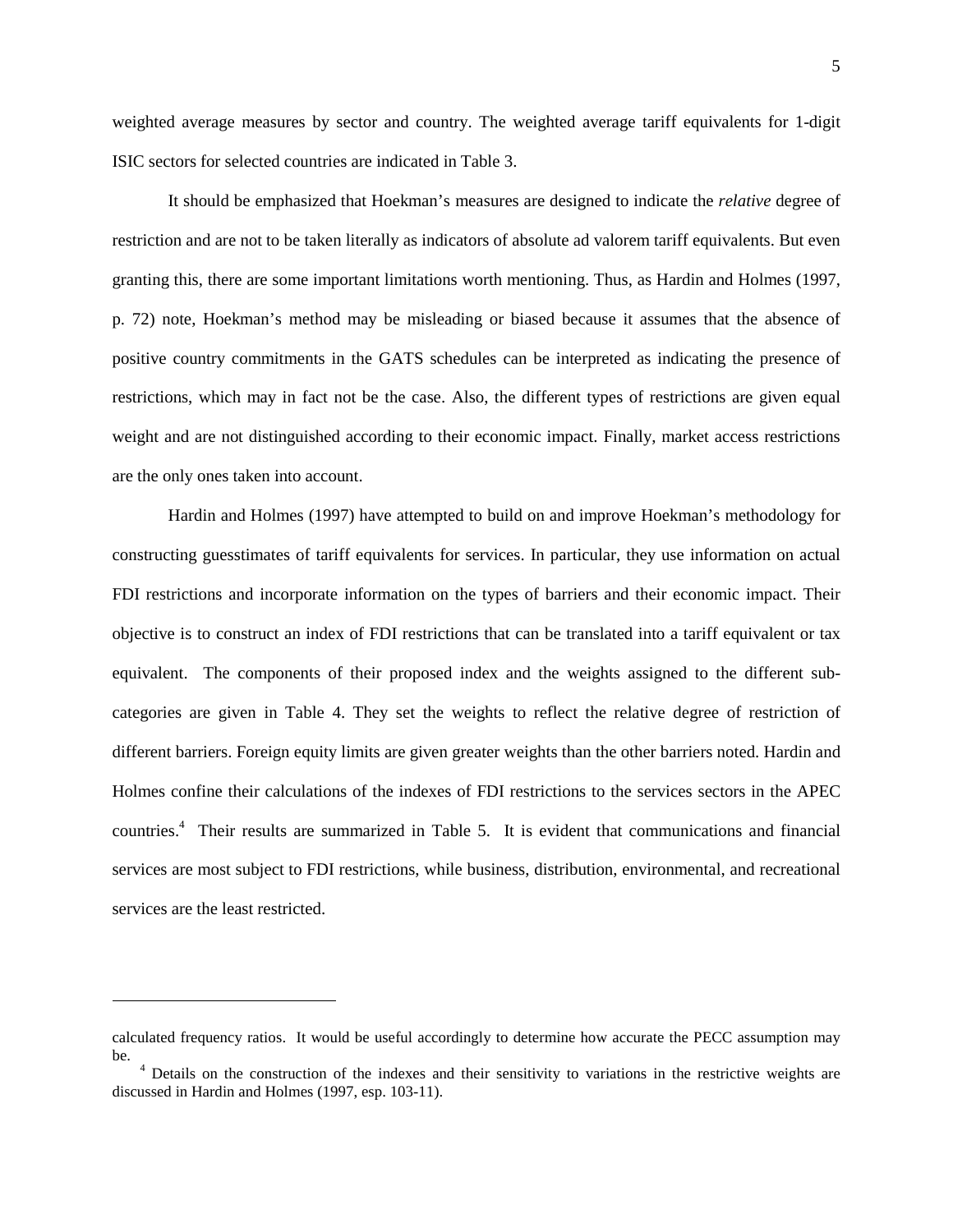Warren and Findlay (2000) have reviewed a number of studies of services sectors based on the

use of frequency-type indices of services impediments:<sup>5</sup>

- 1. Mattoo (1998) analyzed market access commitments in financial services, covering direct insurance and banking. His results indicate that Latin America is the most restricted in direct insurance and Asia the most restricted in banking services.
- 2. McGuire (1998) showed that Australia's impediments in financial services, including banking, securities, and insurance, were much lower as compared to other economies in Asia.
- 3. McGuire and Schuele (1999) constructed indices of impediments to trade in banking services for 23 countries plus the European Union that distinguished impediments on commercial presence and operations and impediments affecting foreign banks and all banks. Weighting the various indices by the degree of restrictiveness, they showed that there was a negative relation between GNP per capita and financial market restrictions.
- 4. The OECD (1997) developed a pilot study of barriers affecting accounting services for Australia, France, the United Kingdom, and the United States. The United Kingdom was found to be the most liberal, the United States the least liberal.
- 5. Marko (1998) found that 58% of the basic telecommunications services market for the 69 signatories of the February 1997 Agreement on Basic Telecommunications was covered by partial or full GATS commitments.
- 6. Warren (1999b) constructed a set of indices to measure the restrictiveness of telecommunications policies for 136 countries. There was a high degree of variation in the indices, indicating that many countries are resistant to liberalizing their telecommunications markets.
- 7. McGuire, Schuele, and Smith (1999) developed indices for restrictions on foreign maritime services suppliers and all maritime service suppliers covering 35 economies. The degree of restrictiveness varied considerably. Chile, the Philippines, Thailand, Turkey, and the United States treated foreign maritime service suppliers less favorably than domestic suppliers.

The various frequency-type measures that have been constructed are especially useful in

identifying the types of barriers and the relative degree of protection afforded to particular sectors across countries. But, as is well known, frequency-type measures have only limited economic content with regard to assessing the size of service barriers and the consequences of maintaining or eliminating these barriers. The question then is whether it is possible to construct price-based or quantity-based measures of services barriers that can be used in quantitative assessment of the costs and benefits from the

 $rac{1}{5}$  $<sup>5</sup>$  More recent information on studies completed and in progress in association with the Australian Government</sup> Productivity Commission can be accessed at: http://www.pc.gov.au/research/staffres/index/html.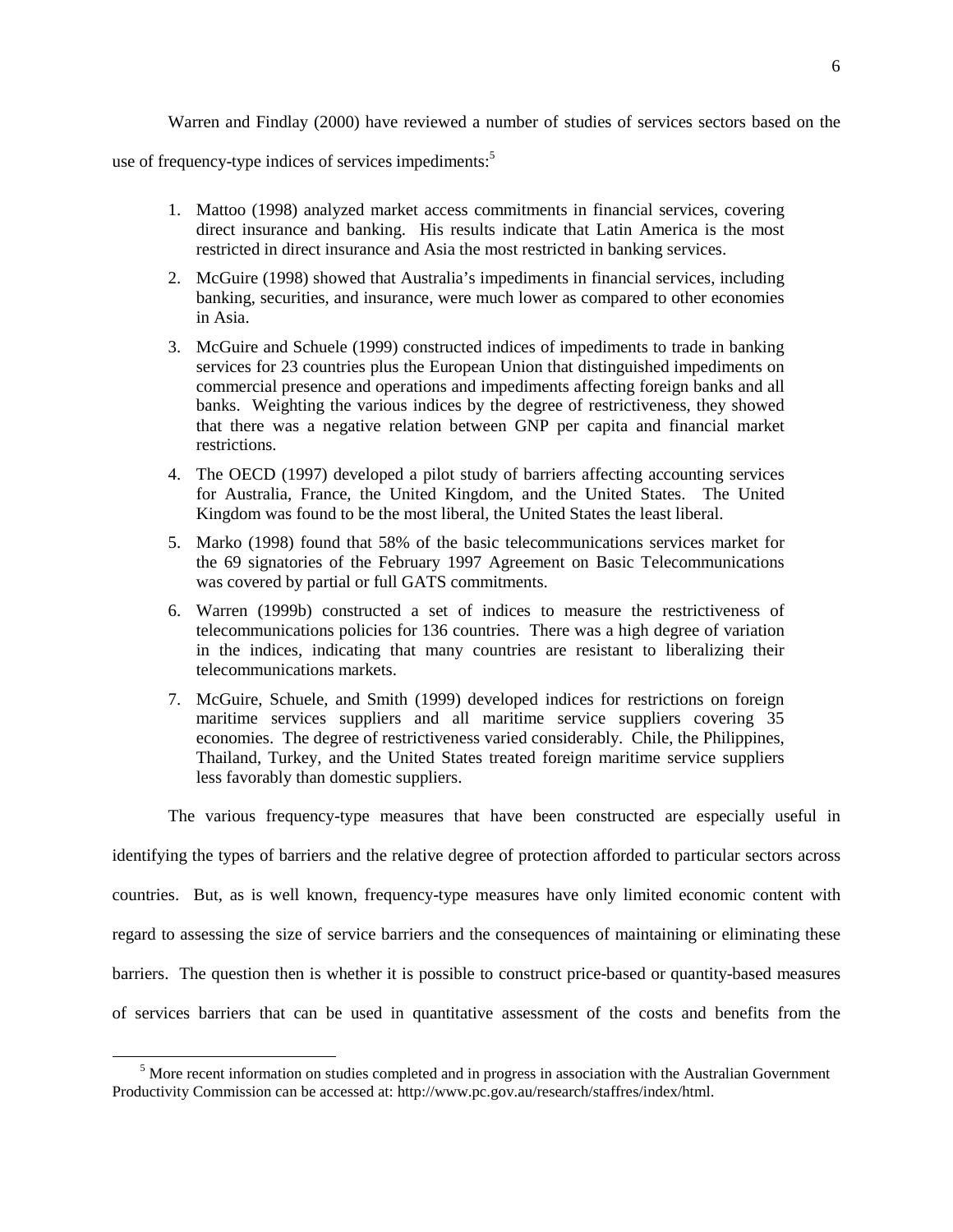reduction or removal of the barriers. I turn next then to discuss a number of such recent measurement efforts.

#### **Price-Based Measures of Services Barriers**

Warren and Findlay (2000) have discussed ongoing efforts to construct price-based measures of services impediments, using estimates of price-cost margins. As they note, Kalirajan et al. (1999) have used a two-stage econometric technique to calculate the "net interest margins" for 694 national and state commercial banks in selected economies. Their results, which distinguish barriers to establishment and to ongoing operations for foreign and domestic firms, are summarized in Table 6. The price impacts of restrictions on foreign banks (F) are the highest for Indonesia, the Philippines, Malaysia, Chile, Singapore, South Korea, and Thailand. Argentina, Australia, Canada, the EU, Hong Kong, Switzerland, and the United States appear to have relatively low non-prudential restrictions in foreign banks. The second set of domestic (D) measures noted apply equally to domestic and foreign banks and range from 0 to 24 percent.

 Warren and Findlay also discuss (p. 73) work in progress on price-based measures of policy variables for maritime services:

"An estimate of shipping expenses (derived from comparisons of values at the point of export and the variables at the point of import) in bilateral trades in each direction is the proxy for price variables. Statistical methods are used to test for the significance of the policy measures for variations in prices, after allowing for the impact of other variables that will affect those charges, including the distance between them, the scale of the trade, indicators of the composition of the bilateral trade, the extent of imbalances in the trade flows, and the degree to which the routes are isolated from substitutes. The data set includes 506 observations. Under the method used, policy must be included in both partner economies. The results will help researchers determine whether a high degree of restrictiveness is necessary in both economies in order to drive up shipping charges or whether a high degree in one partner alone is sufficient."

### **Quantity-Based Measures of Services Barriers**

Warren (1999a) has assessed the quantitative impact of barriers in telecommunications services, chiefly mobile telephony and fixed network services, for 136 countries. Combining the quantitative estimates of the effects of removing existing barriers with an estimate of the price elasticity of demand for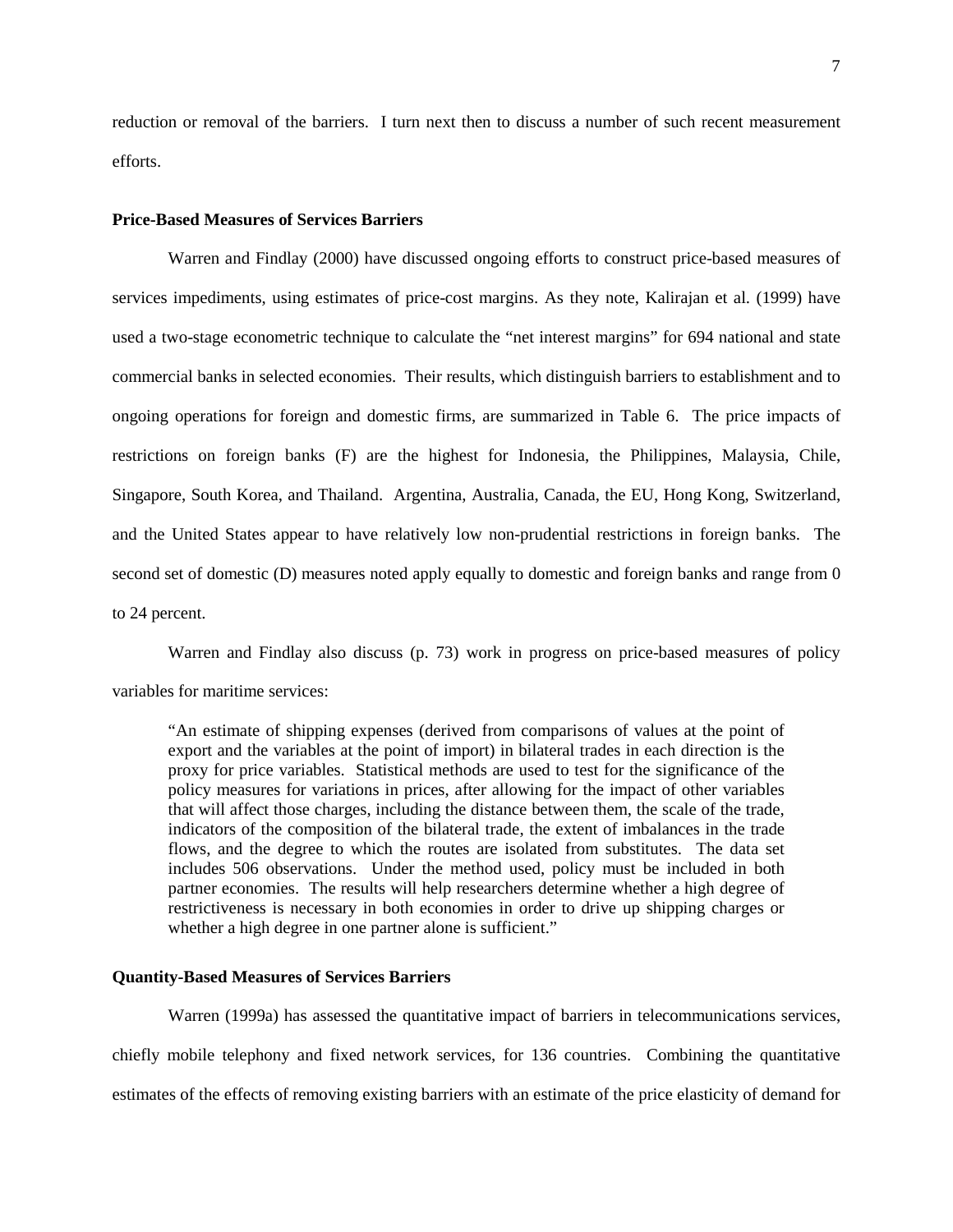the telecommunications services involved, tariff equivalents in the form of price wedges can be calculated. The tariff equivalents for domestic and for foreign providers of telecommunication services in the major nations are shown in Table 7. The estimates for the advanced industrialized countries are relatively low in comparison to the much higher estimates for the newly industrializing countries shown. There are cases of developing countries (not shown) that in some cases have very large price wedges, including some with several hundred percent, e.g., China (804 and 1,000 percent), Colombia (11 percent and 24 percent), India (861 and 1,000 percent), Indonesia (71 and 128 percent), South Africa (14 and 21 percent), and Venezuela (10 and 15 percent).

 Francois (1999) has fit a gravity model to bilateral services trade for the United States and its major trading partners, taking Hong Kong and Singapore to be free trade benchmarks. The independent variables include per capita income, gross domestic product (GDP), and a Western Hemisphere dummy variable. The differences between actual and predicted imports are taken to be indicative of NTBs and then normalized relative to the free trade benchmarks for Hong Kong and Singapore. Combining this with an assumed elasticity demand of  $\cdot$ 4, tariff equivalents can be estimated. The results for business/financial services and for construction are indicated in Table 8. Brazil has the highest estimated tariff equivalent for business/financial services (35.7 percent), followed by Japan, China, Other South Asia, and Turkey at about 20 percent. The estimated tariff equivalents are considerably higher for construction services, in the 40-60 percent range for China, South Asia, Brazil, Turkey, Central Europe, Russia, and South Africa, and in the 10-30 percent range for the industrialized countries.

As noted in Deardorff and Stern (1998, p. 24), measures of this kind are useful mainly in identifying *relative* levels of protection across sectors and countries. But they have some important drawbacks. That is, by attributing to NTBs all departures of trade from what the included variables can explain, there is a great burden on the model being used. Thus, the worse the model, the more likely it is that NTB estimates will have an upward bias. Moreover, since trade cannot be predicted accurately for particular industries and countries, it is not clear how the deviations should be interpreted and the extent to which existing trading patterns depart from free trade.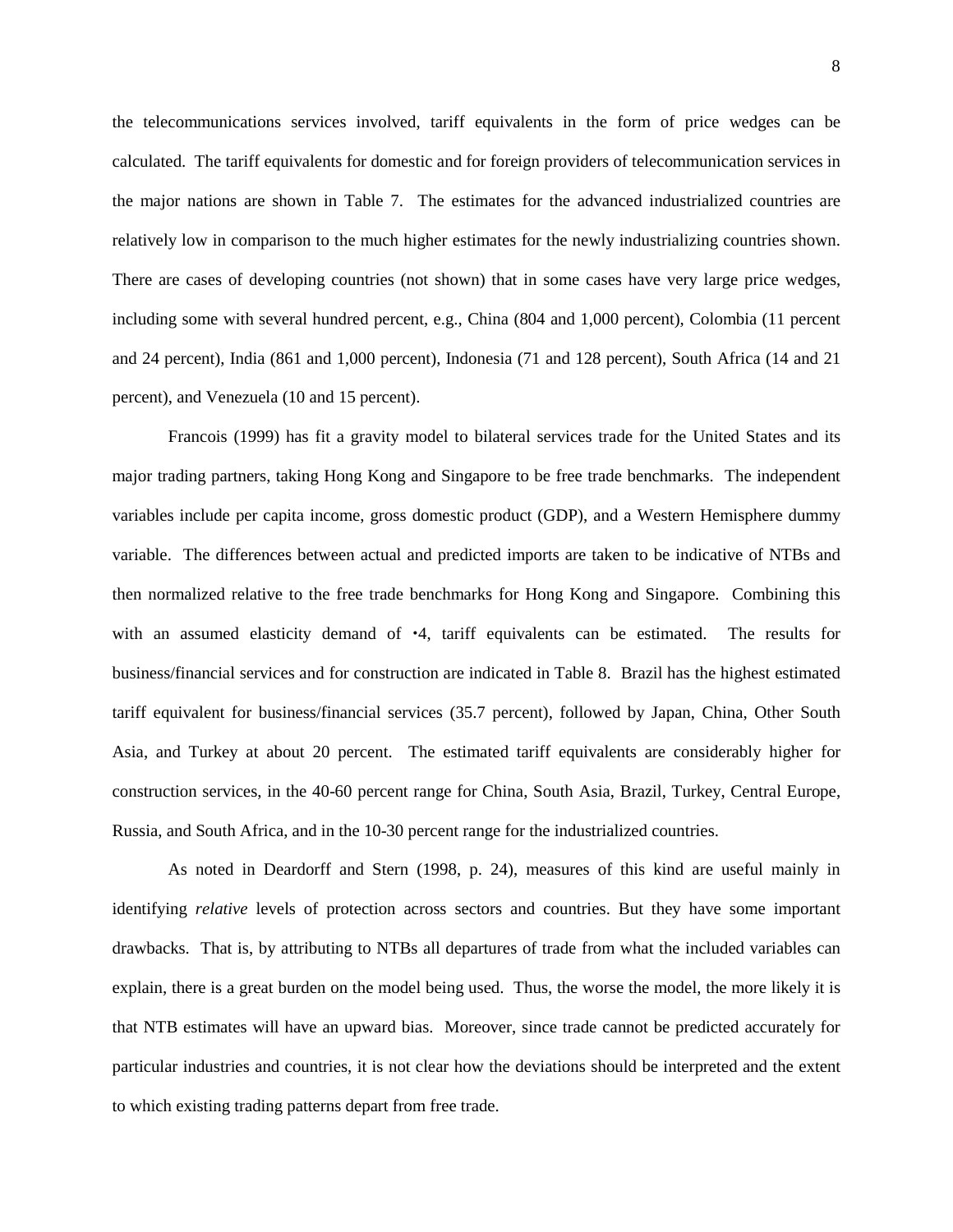#### **Financial-Based Measures of Services Barriers**

 Hoekman (2000) has suggested that financial data on gross operating margins calculated by sector and country may provide information about the effects of government policies on firm entry and conditions of competition. As he notes (p. 36):

"In general, a large number of factors will determine the ability of firms to generate high margins, including market size (number of firms), the business cycle, the state of competition policy enforcement, the substitutability of products, fixed costs, etc. Notwithstanding the impossibility of inferring that high margins are due to high barriers, there should be a correlation between the two across countries for any given sector. Data on operating margins provide some sense of the relative profitability of activities, and therefore, the relative magnitude (restrictiveness) of barriers to entry/exit that may exist."

The country-region results averaged over firms and sectors for 1994-96 are indicated for agriculture, manufacturing, and services in Table 9. Sectoral results for services only are given in Table 10. Services margins are generally higher than manufacturing margins by 10-15 percentage points, and the services margins vary considerably across countries. Australia, Hong Kong, and Singapore have the lowest services margins in the 20 percentage range, while Chile, China, Indonesia, Philippines, Taiwan, Thailand, and the United States have services margins in excess of 40 percent. The sectoral results indicate that the margin for hotels and financial services are relatively high, and the margins for wholesale and retail trade are lower. The margins for several developing countries appear to be relatively high in a number of sectors. Overall, as Hoekman suggests (p. 39):

"…business services, consultancy, and distribution do not appear to be among the most protected sectors. …barriers to competition are higher in transportation, finance, and telecommunications. These are also basic 'backbone' imports that are crucial for the ability of enterprises to compete internationally."

#### **III. Modeling the Economic Effects of Services Barriers**

While the various measures of services barriers noted are of interest, they need to be incorporated into an explicit economic modeling framework in order to determine how the existence or removal of the barriers will affect conditions of competition and costs of production, economic welfare, and the intersectoral movement of capital and labor.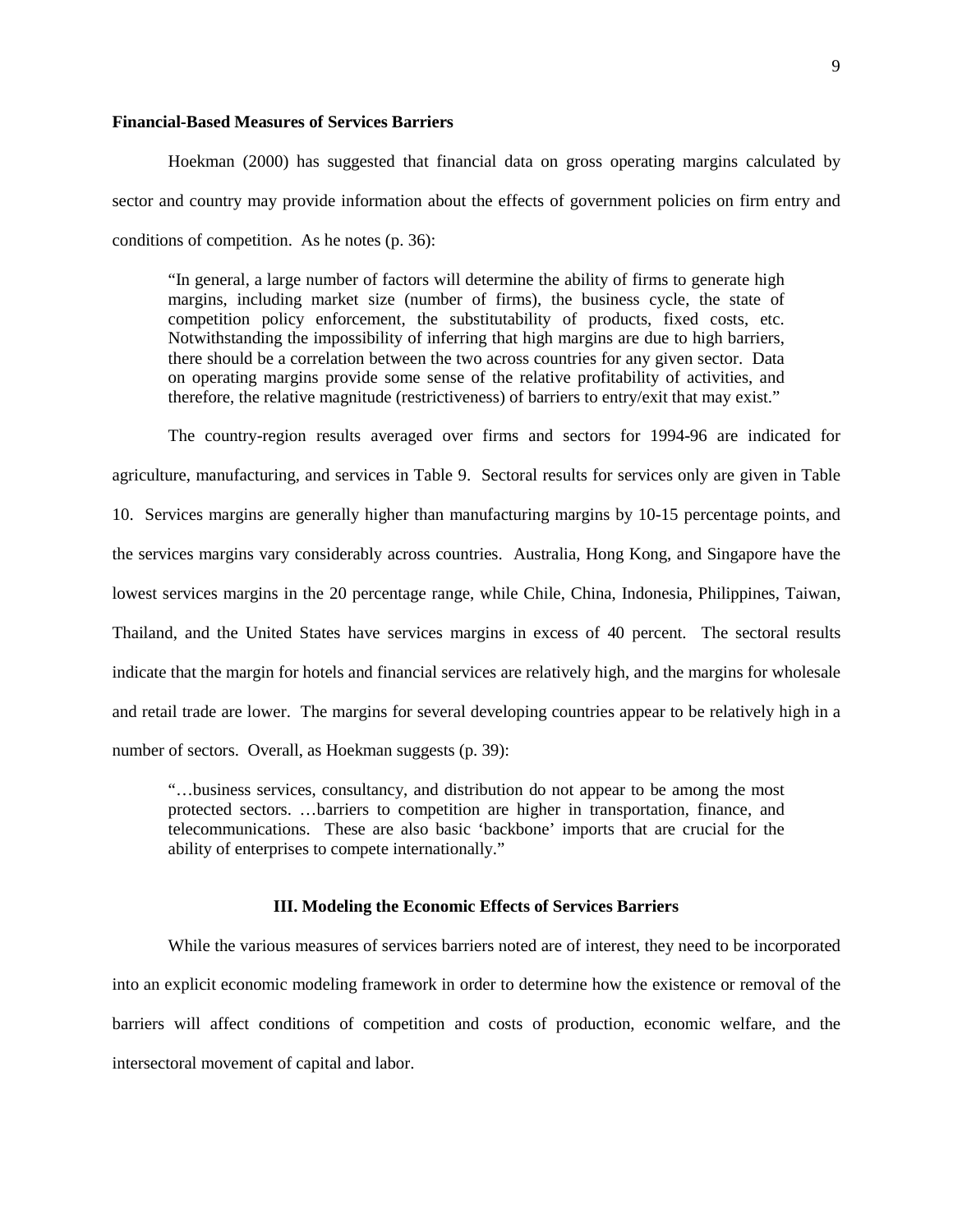Most research to date on the modeling of barriers has been focused on international trade in goods rather than trade in services and FDI. The reasons for this stem in large part from the lack of comprehensive data on cross-border services trade and FDI and the associated barriers together with the difficult conceptual problems of modeling that are encountered. Some indication of pertinent modeling work is provided in Table 11. Following Hardin and Holmes (1996, p. 85), the approaches to modeling can be divided as follows: (1) analysis of services trade liberalization in response to reductions in services barriers – Brown et al. (1996a,b), Robinson et al. (1999), Francois et al. (1996), Tamms (1999), and Hertel (2000); (2) FDI assumed to respond to trade liberalization or other exogenous changes that generate international capital flows in response to changes in rates of return – Martin and Yagashima (1993); Donovan and Mai (1996); McKibbin and Wilcoxen (1996); Bora and Guisinger (1997); Adams (1998), and Dee et al.  $(1996, 1998)$ <sup>6</sup>, and  $(3)$  modeling of links between parents and affiliates and distinctions between foreign and domestic firms in a given country/region – Markusen et al. (1995, 1999); Benjamin and Diao (1997); Petri (1997); Dee and Hanslow (2000); and Brown and Stern (2000).

The third group of studies noted in Table 11 comes closest to capturing the important role played especially by multinational corporations (MNCs) and their foreign affiliates in providing services. Thus, for example, in the Brown and Stern (2000) modeling study, each MNC is assumed to produce a differentiated product and to allocate production to its various host-country locations. Firms employ capital, labor, and intermediate inputs in their production, and they set prices as an optimal mark-up of price over marginal cost. Consumers are assumed to allocate their expenditure between goods and services that are produced by firms domestically and varieties that are imported from each national source. Labor is taken to be freely mobile between domestic sectors but not across borders. Capital, however, is mobile internationally, although not perfectly so because there is a risk premium that will vary depending on the size of a country's capital stock. Barriers to foreign direct investment (FDI) are

 $\overline{6}$  $<sup>6</sup>$  For more recent CGE modeling studies that focus on issues of international capital mobility, see Ianchovichina</sup> et al. (1999), Verikos and Hanley (1999), and Walmsley (1999), as well as selected papers presented at the Third Annual Conference on Global Economic Analysis, Sydney, Australia, June 2000.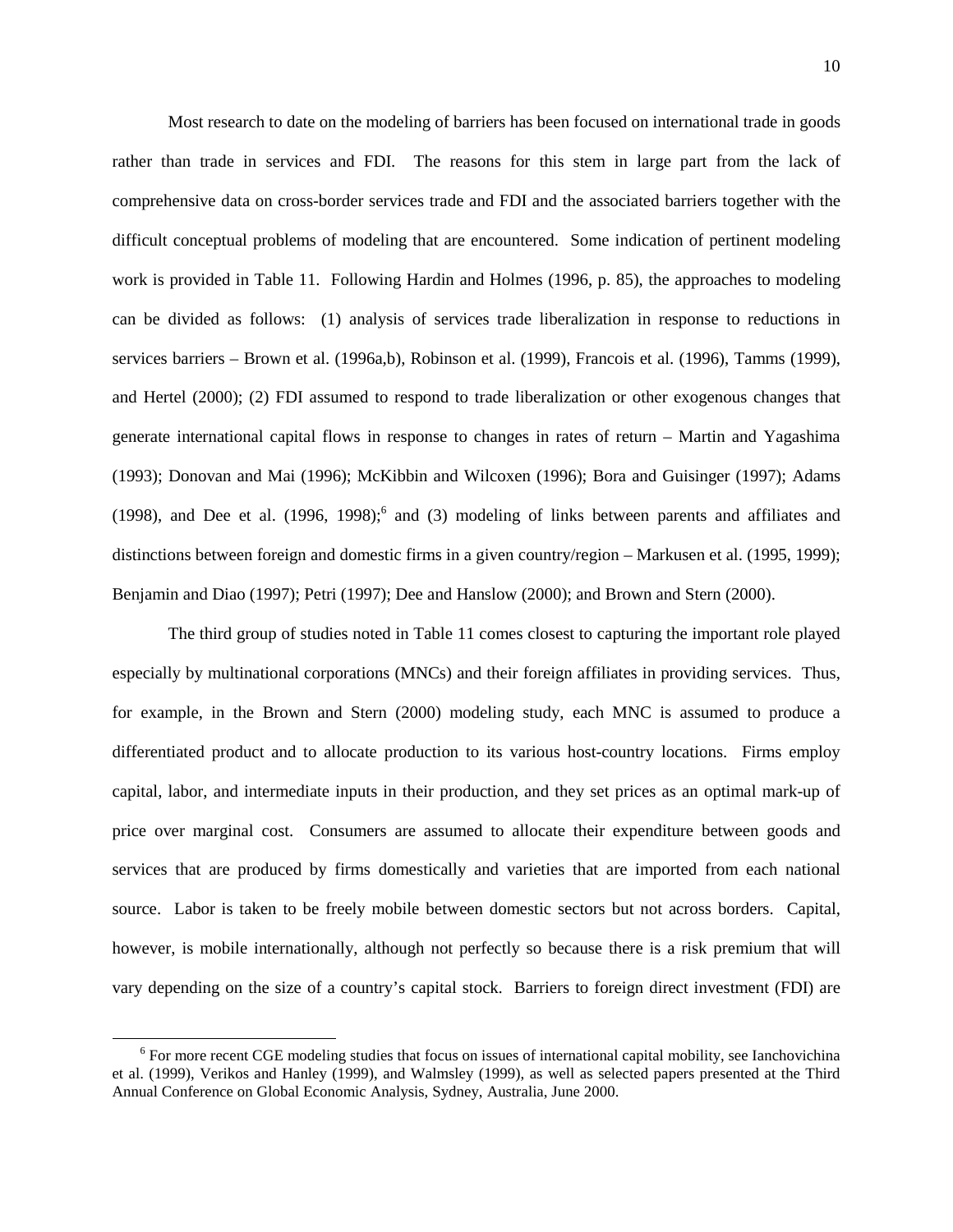assumed to take the form of an increased fixed cost of locating investment in a host country. For this purpose, Brown and Stern use the cost-price margins estimated by Hoekman (2000), which are listed in Tables 9 and 10 as indicative of barriers to FDI. Since the cost-price gap is smallest in most sectors in Hong Kong, a country thought to be freely open to foreign firms, the excess in any other country in the Brown and Stern model above the Hong Kong figure is taken to be due to barriers to the establishment of foreign firms.

Using the aforementioned modeling structure with three sectors (agriculture, manufactures, and services) and 18 countries/regions, Brown and Stern use their model to calculate the economic effects of an assumed 33 percent reduction in the tariff barriers on agriculture and manufactures and the barriers to establishment of foreign firms providing services.<sup>7</sup> When barriers are lowered, international capital in the form of FDI will then be attracted to countries with the relatively highest rates of return and away from other countries.

The welfare effects of the assumed 33 percent reduction in barriers are indicated in Table 12. For agricultural liberalization in Scenario A, global welfare rises by \$20.9 billion, with the biggest gainers being the United States, Australia, and Canada as resources are shifted into their agricultural sectors. Japan especially and the European Union (EU) show welfare declines as their resources are shifted out of agriculture with protection being reduced. The reduction in barriers on mining and manufactured goods in Scenario B provides the greatest source of welfare gain of \$141.2 billion, with Japan and the EU especially benefiting. There are also sizable welfare gains for the Asian developing countries, particularly Taiwan, Korea, and China. For services liberalization in Scenario C, global welfare increases by \$42.4 billion. Except for Japan, all the industrialized countries show welfare increases, as do most of the Asian developing countries. The welfare declines noted for services liberalization are associated primarily with whether or not a country attracts or loses capital as a result of liberalization.

 $\frac{1}{7}$ <sup>7</sup> See also Dee and Hanslow (2000) for computational results based on a related modeling framework and with estimates services barriers taken from Kalirajan et al. (1999) and Warren (2000).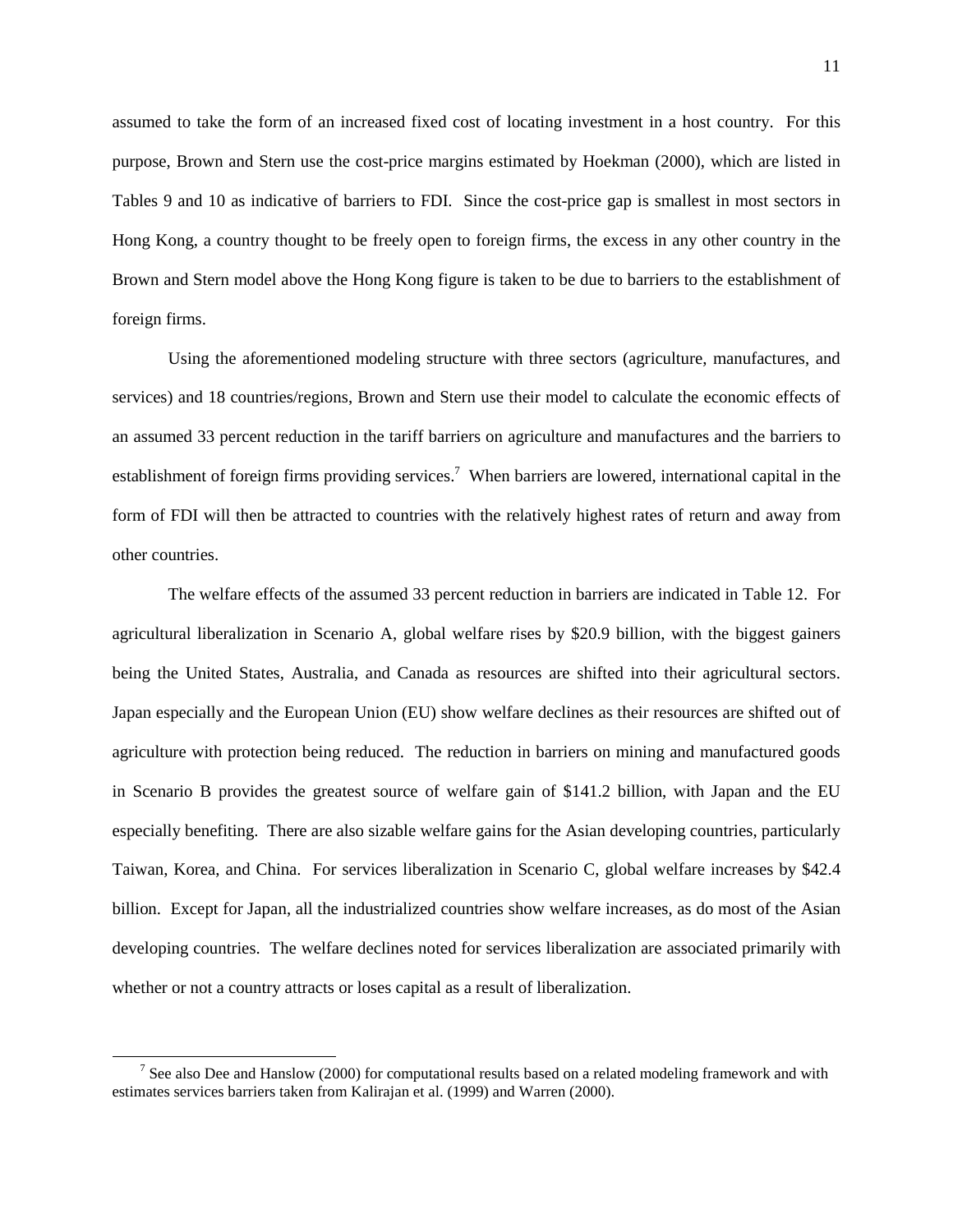The combined welfare effects for Scenarios A, B, and C are shown for Scenario D and indicate an increase in global welfare by \$193.2 billion. In this overall scenario, there is an increase in the return to capital. Therefore, it is likely that, over time, there will be an increase in the world's capital stock. To take this into account, Brown and Stern allow for an increase of 2 percent in the world capital stock, which is the amount necessary to hold the real return to capital equal to its level in the base period. The results are shown in Scenario E in Table 12, and they indicate that the welfare effects are now positive for all countries in the model. For the world as a whole, welfare rises by \$612.4 billion. The welfare increases are substantial in both absolute terms and as a percentage of GNP in both the industrialized and developing countries. It appears therefore that capital formation can play a far more important and substantive role than the removal of the more traditional efficiency distortions of trade barriers in determining the welfare effects of trade liberalization.

#### **IV. Implications for Research and Policy**

 It should be evident from the preceding discussion that the existing measures of services barriers are subject to some uncertainty. The reason is that they are indirect measures of the price-quantity dimensions involved because services barriers do not readily lend themselves to direct measurement in the same ways that tariffs do. The most promising measures of services barriers are those based on detailed and careful analysis especially at the sectoral level, with the work being done at the Australian Productivity Commission being the case in point. Further refinement of measures of the cost-price margins also is deserving of continued attention. Because research on services barriers is so time intensive, international organizations and government agencies are in the best position to undertake and underwrite the costs involved. The private sector can also be of help in providing specialized information and knowledge about different barriers.

Despite their measurement being imprecise, it appears that services barriers have significant costs. This is attested by the potential gains in economic welfare that modeling studies suggest would be realized if the barriers were to be reduced or removed. Continuing modeling research by members of the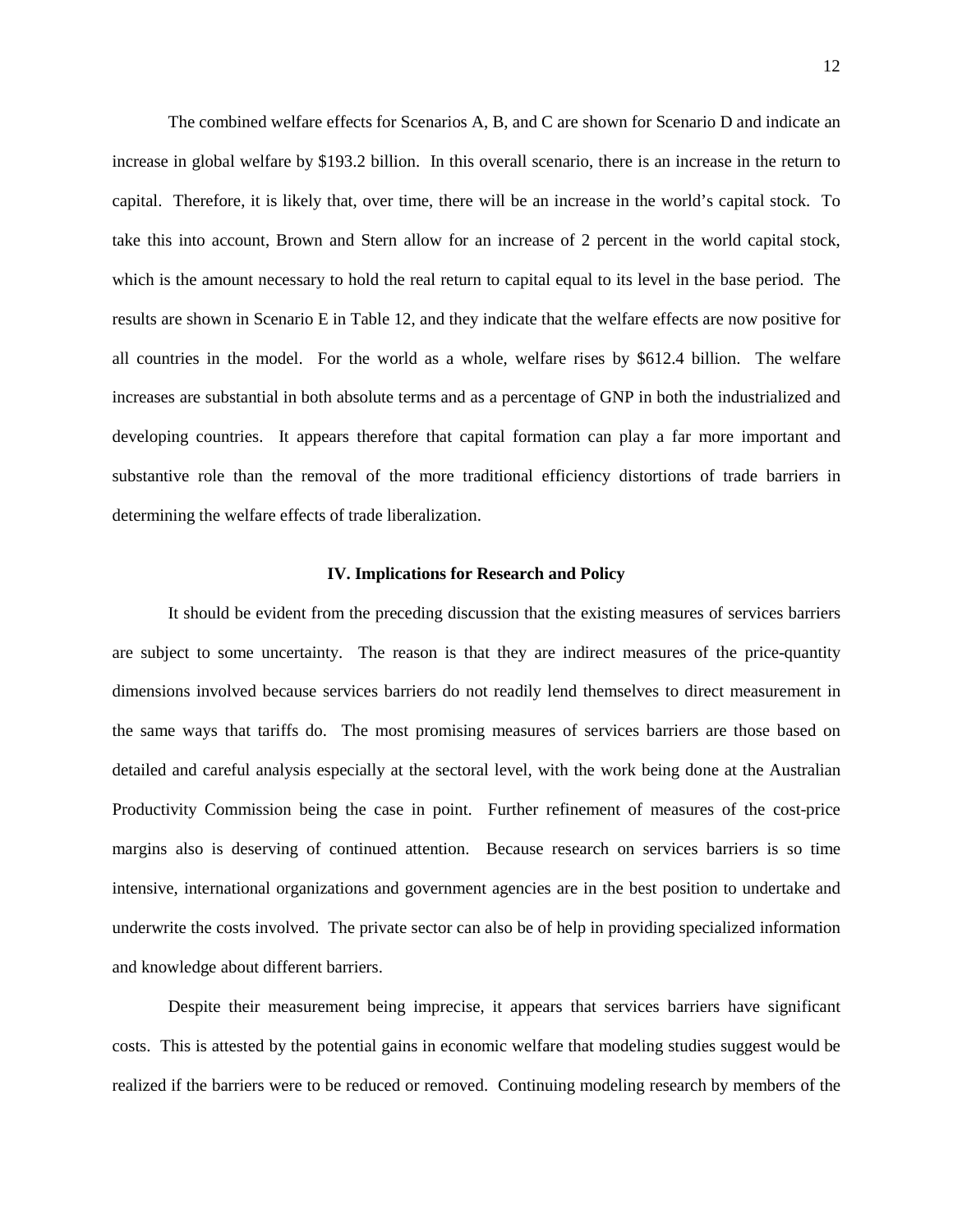academic community as well as international and governmental organizations should certainly be encouraged. From what we know to date, services liberalization should therefore remain a central objective in the ongoing WTO services negotiation and as part of a broader WTO negotiating round.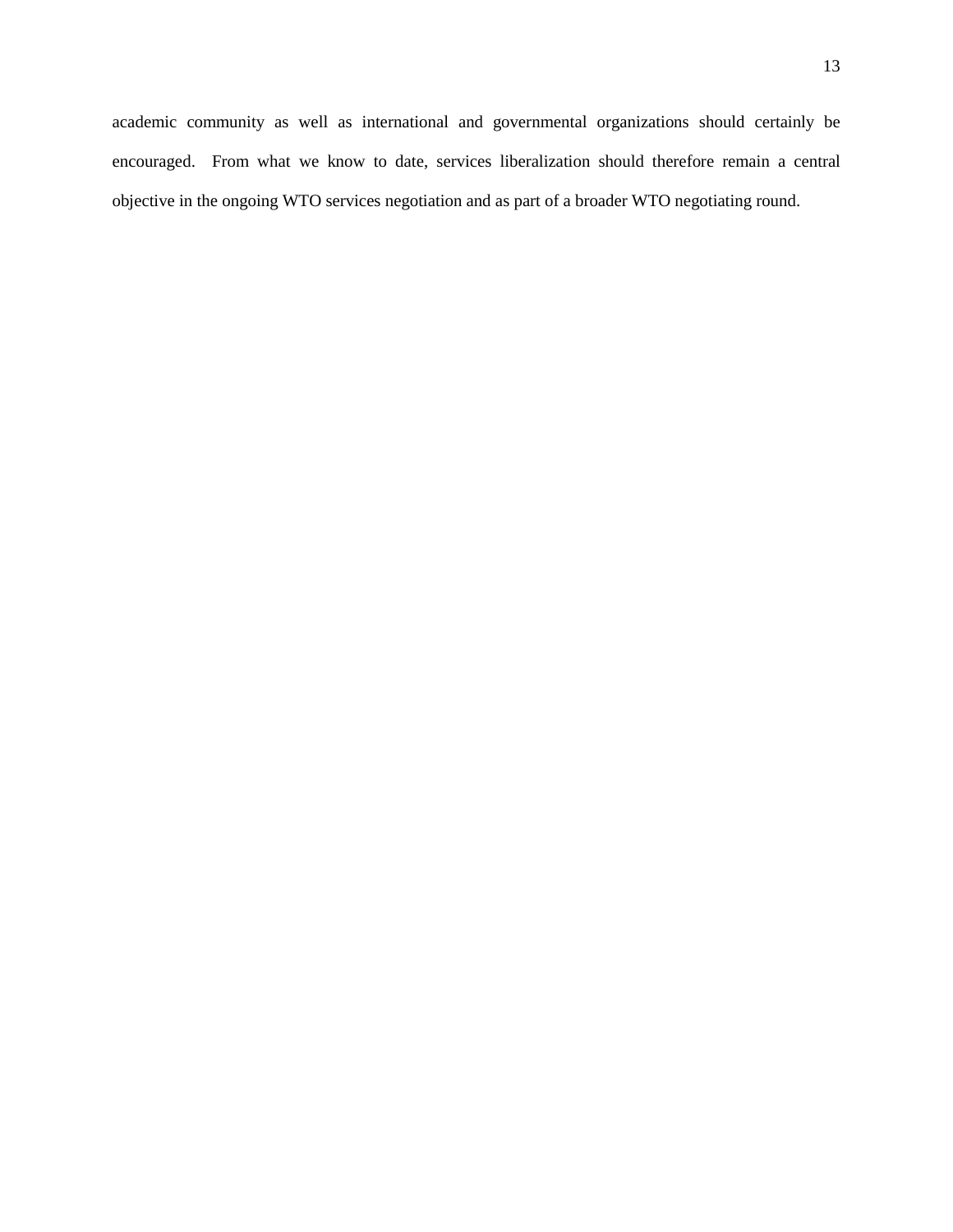#### **References**

- Adams, Philip D. 1998. "Long-run Effects of APEC Trade Liberalisation: An Applied General Equilibrium Analysis," *The World Economy* 21:931-52*.*
- Australian Department of Foreign Affairs and Trade. 1999. *Global Trade Reform: Maintaining Momentum*. Canberra: Commonwealth of Australia.
- Benjamin, Nancy and Xinshen Diao. 1997. "Liberalizing Services Trade in APEC: A General Equilibrium Analysis with Imperfect Competition," processed.
- Bora, B. and S. Guisinger. 1997. "Impact of Investment Liberalization in APEC," Flinders University, processed.
- Brown, Drusilla and Robert M. Stern. 2000. "Measurement and Modeling of the Economic Effects of Trade and Investment Barriers in Services," *Review of International Economics*, forthcoming.
- Brown, Drusilla K., Alan V. Deardorff, and Robert M. Stern. 1996a. "Modeling Multilateral Liberalization in Services," *Asia-Pacific Economic Review* 2:21-34.
- Brown, Drusilla K., Alan V. Deardorff, Alan K. Fox, and Robert M. Stern. 1996b. "The Liberalization of Services Trade: Potential Impacts in the Aftermath of the Uruguay Round," in Will Martin and L. Alan Winters (eds.), *The Uruguay Round and the Developing Countries.* Cambridge: Cambridge University Press.
- Deardorff, Alan V. and Robert M. Stern. 1998. *Measurement of Nontariff Barriers*. Ann Arbor: University of Michigan Press.
- Dee, Philippa and Kevin Hanslow. 2000. "Multilateral Liberalization of Services Trade," in Robert M. Stern (ed.), *Services in the International Economy*. Ann Arbor: University of Michigan Press, forthcoming.
- Dee, Philippa, Alexis Hardin, and Michael Schuele. 1998. *Early Voluntary Sectoral Liberalisation,*  Productivity Commission Staff Research Paper, AusInfo, Canberra.
- Dee, Philippa, Chris Geisler, and Greg Watts. 1996. *The Impact of APEC's Free Trade Commitment,*  Staff Information Paper, Industry Commission, Canberra.
- Donovan, D. and Y.H. Mai. 1996. "APEC Trade Liberalisation: The Impact of Increased Capital Mobility," *Australian Commodities* 3:520-26.
- Francois, Joseph. 1999. "Estimates of Barriers to Trade in Services," in process.
- Hardin, Alexis and Leanne Holmes. 1997. *Services Trade and Foreign Direct Investment*. Staff Research Paper, Industry Commission. Canberra: Australian Government Publishing Services.
- Hoekman, Bernard. 1995. "Assessing the General Agreement on Trade in Services," in Will Martin and L. Alan Winters (eds.), *The Uruguay Round and the Developing Countries*, World Bank Discussion Paper No. 307. Washington, D.C.: The World Bank. Revised version published in Martin and Winters (eds.), Cambridge University Press, 1996.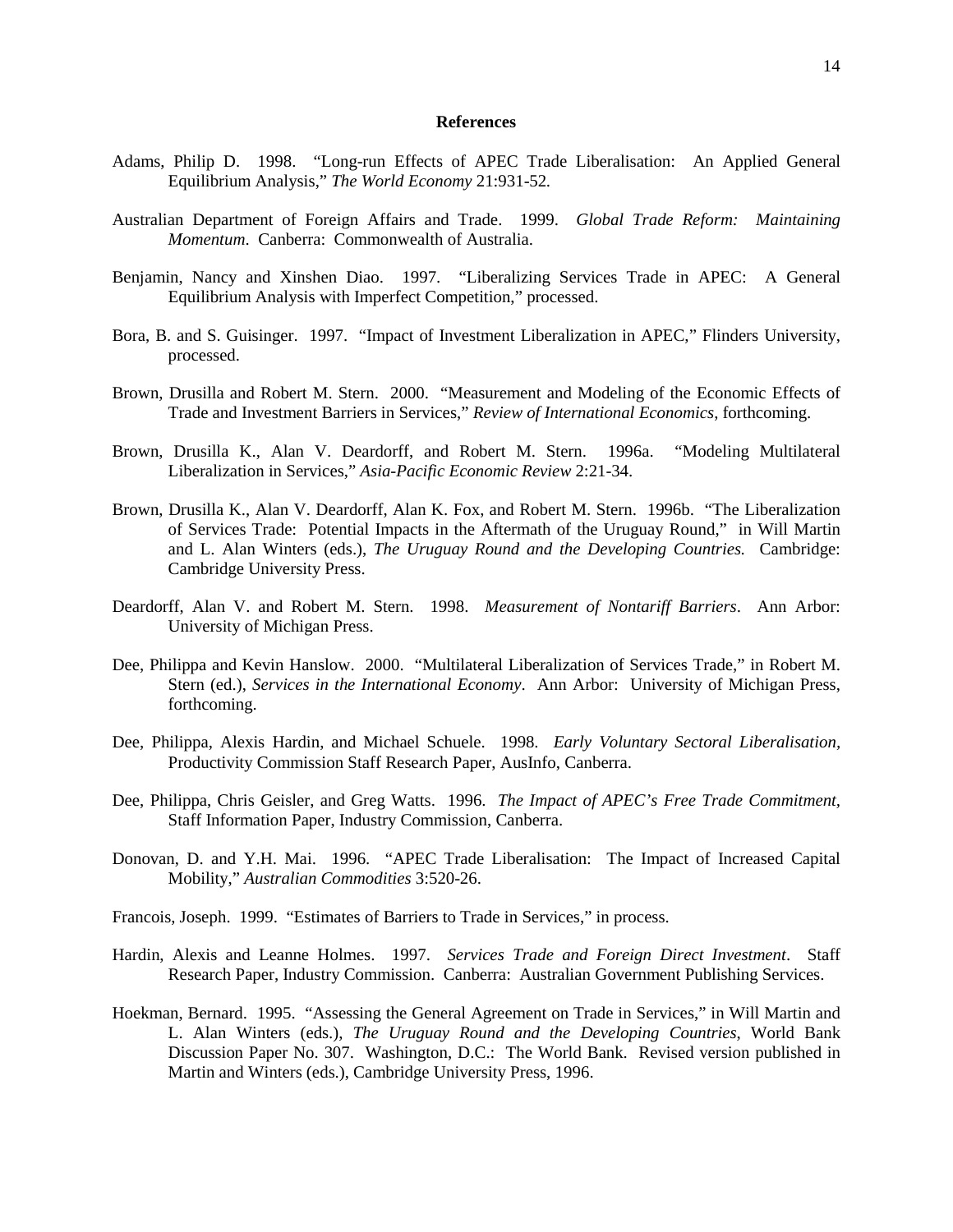- Hoekman, Bernard. 2000. "The Next Round of Services Negotiations: Identifying Priorities and Options," *Federal Reserve Bank of St. Louis Review* 82:31-47.
- Hoekman, Bernard and Carlos A. Primo Braga. 1997. "Protection and Trade in Services: A Survey," *Open Economies Review* 8:285-308.
- Ianchovichina, Elena, Robert McDougall, and Thomas Hertel. 1999. "A Disequilibrium Model of International Capital Mobility," presented at the Second Annual Conference on Global Economic Analysis, Ebberuk, Denmark, June 20-22.
- Kalirajan, Kaleeswaran, Greg McGuire, Duc Nguyen-Hong, and Michael Schuele. 1999. "The Price Impact of Restrictions on Banking Services," in Christopher Findlay and Tony Warren (eds.), *Impediments to Trade in Services: Measurement and Policy Implications.* Sydney: Routledge, forthcoming.
- Karsenty, Guy. 2000. "Just How Big Are the Stakes? An Assessment of Trade in Services by Mode of Supply," in Pierre Sauvé and Robert M. Stern (eds.), *Services 2000: New Directions in Services Trade Liberalization.* Washington, D.C.: Brookings Institution.
- Marko, M. 1998. "An Evaluation of the Basic Telecommunications Services Agreement, CIES Policy Discussion Paper 98/09, Centre for International Economic Studies, University of Adelaide.
- Markusen, James R., Thomas F. Rutherford, and Linda Hunter. 1995. "Trade Liberalization in a Multinational Dominated Industry," *Journal of International Economics* 38:95-117.
- Markusen, James, Thomas Rutherford, and David Tarr. 1999. "Foreign Direct Investment in Services and the Domestic Market for Expertise," presented at the Second Annual Conference on Global Economic Analysis, Ebberuk, Denmark, June 20-22, 1999.
- Martin, Will and K. Yanagashima. 1993. "Concerted Trade Liberalization and Economic Development in the Asia-Pacific Region," background paper for *East Asia's Trade and Investment*, World Bank, International Economics Department, Washington, D.C.
- Mattoo, Aaditya. 1998. "Financial Services and the WTO: Liberalization in the Developing and Transition Economies," for presentation at the Workshop, "Measuring Impediments to Trade in Services," Productivity Commission, Canberra, April 30 – May 1, 1998.
- McGuire, Greg. 1998. *Australia's Restrictions on Trade in Financial Services.* Staff Research Paper, Productivity Commission, Canberra.
- McGuire, Greg and Michael Schuele. 1998. "Restrictiveness of International Trade in Banking Services," in Christopher Findlay and Tony Warren (eds.), *Impediments to Trade in Services: Measurement and Policy Implications.* Sydney: Routledge, forthcoming.
- McGuire, Greg, Michael Schuele, and T. Smith. 1999. "Restrictiveness of International Trade in Maritime Services," in Christopher Findlay and Tony Warren (eds.), *Impediments to Trade in Services: Measurement and Policy Implication."* Sydney: Routledge, forthcoming.
- McKibbin, Warwick and P.J. Wilcoxen. 1996. "The Role of Services in Modeling the Global Economy," *Asia-Pacific Economic Review* 2:2-13.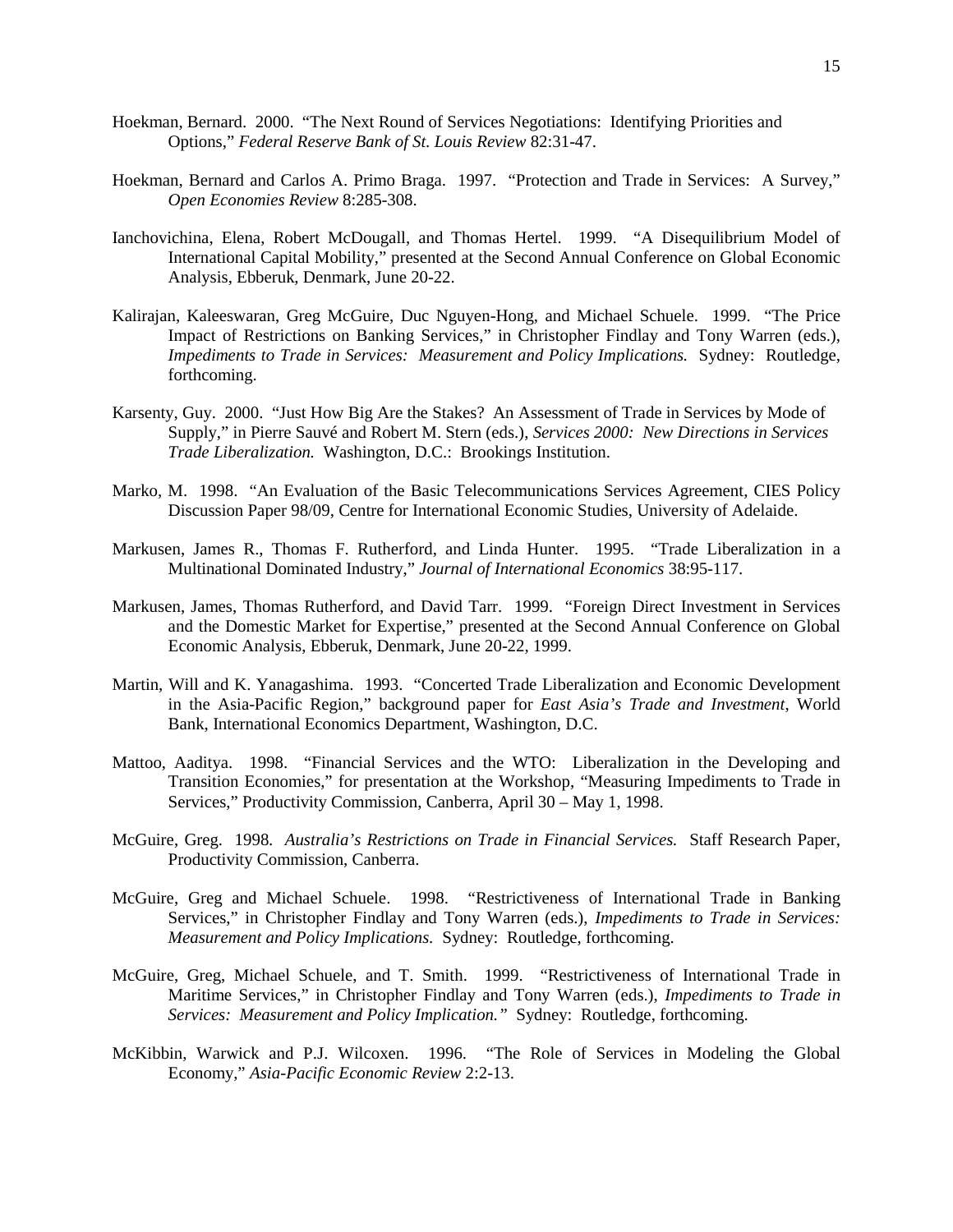- OECD. 1997. "Assessing Barriers to Trade in Services: A Pilot Study on Accountancy Services," TD/TC/WP(97)26, Working Party of the Trade Committee. Paris: OECD.
- Pacific Economic Cooperation Council (PECC). 1995. *Survey of Impediments to Trade and Investment in the APEC Region*. Singapore: PECC.
- Petri, Peter A. 1997. "Foreign Direct Investment in a Computable General Equilibrium Framework," paper prepared for the conference, *Making APEC Work: Economic Challenges and Policy Alternatives*, March 13-14, Keio University, Tokyo.
- Tamms, V. 1999. "Frontier Cost Estimates of the Impact of Restrictions in Air Transport Services," in Christopher Findlay and Tony Warren (eds.), *Impediments to Trade in Services: Measurement and Policy Implications.* Sydney: Routledge, forthcoming,
- United Nations Conference on Trade and Development (UNCTAD). 1996. *World Investment Report 1996: Investment, Trade and International Policy Arrangements*. New York and Geneva: UNCTAD.
- Verikos, George and Keven Hanslow. 1999. "Modeling the Effects of Implementing the Uruguay Round: A Comparison Using the GTAP Model under Alternative Treatments of International Capital Mobility," presented at the Second Annual Conference on Global Economic Analysis, Ebberuk, Denmark, June 20-22.
- Walmsley, Terrie Louise. 1999. "Incorporating International Capital Ownership into the GTAP Mode: Results for Asia-Pacific Trade Liberalisation," presented at the Second Annual Conference on Global Economic Analysis, Ebberuk, Denmark, June 20-22.
- Warren, Tony. 1999a. "Quantity Impacts of Trade and Investment Restrictions in Telecommunications," in Christopher Findlay and Tony Warren (eds.), *Impediments to Trade in Services: Measurement and Policy Implications.* Sydney: Routledge, forthcoming.
- Warren, Tony. 1999b. "The Application of the Frequency Approach to Trade in Telecommunications Services," in Christopher Findlay and Tony Warren (eds.), *Impediments to Trade in Services: Measurement and Policy Implications.* Sydney: Routledge, forthcoming.
- Warren, Tony and Christopher Findlay. 2000. "How Significant are the Barriers? Measuring Impediments to Trade in Services," in Pierre Sauvé and Robert M. Stern (eds.), *Services 2000: New Directions in Services Trade Liberalization.* Washington, D.C.: Brookings Institution.

Worldscope. 1998. "Corporate Financial and Ownership Indicators." (Bethesda, Maryland)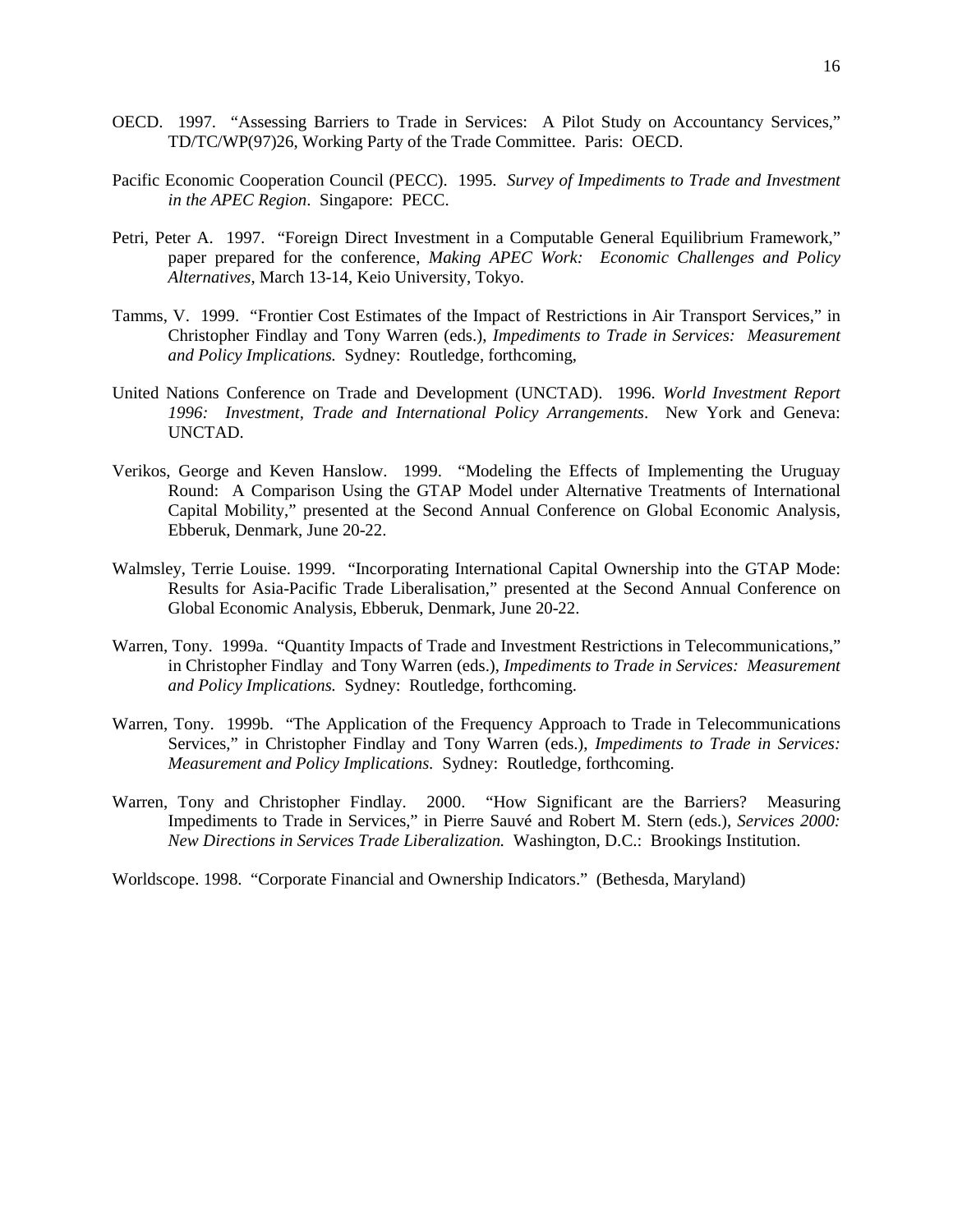**Table 1 Trade in Services by Modes of Supply, 1997** 

| Mode of Supply <sup>a</sup> | Category                           | <b>Value</b><br>\$bm) | <b>Cumulative share</b><br>$(\%)$ |
|-----------------------------|------------------------------------|-----------------------|-----------------------------------|
| Mode 1                      | Commercial services (excl. travel) | 890                   | 41.0                              |
| Mode 2                      | Travel                             | 430                   | 19.8                              |
| Mode 3                      | Gross output of foreign affiliates | 820                   | 37.8                              |
| Mode 4                      | <b>Compensation of Employees</b>   | 30                    | 1.4                               |
| Total                       |                                    | 2,170                 | 100.0                             |

<sup>a</sup>Modes 1, 2, and 4 are derived from balance-of-payments data.

Source: Karsenty (2000).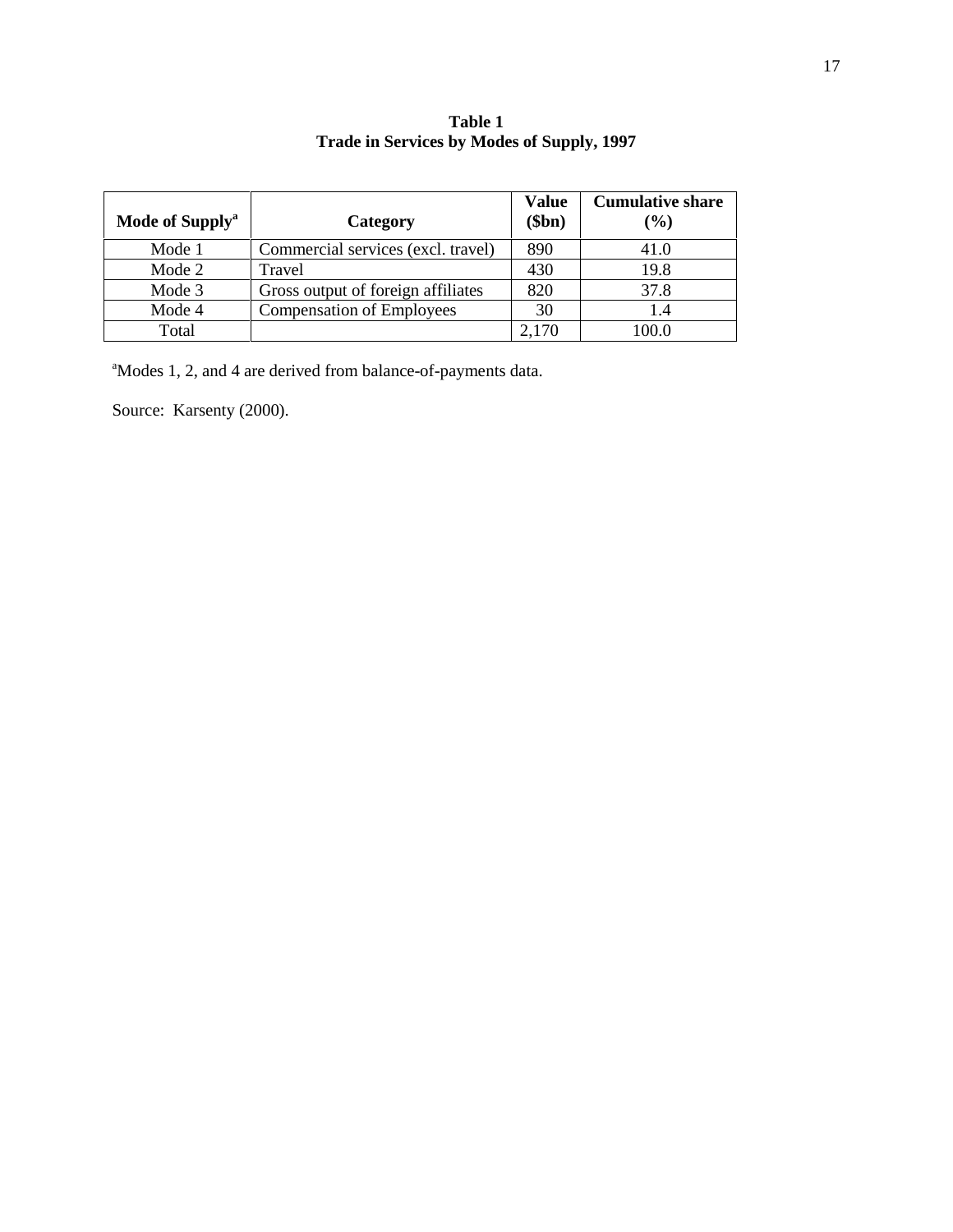| Dallius WTDI                                                            |  |  |  |  |
|-------------------------------------------------------------------------|--|--|--|--|
| Bans on foreign investment in certain sectors                           |  |  |  |  |
| Quantitative restrictions (e.g., limit of 25 per cent foreign ownership |  |  |  |  |
| in a sector)                                                            |  |  |  |  |
| Screening and approval (sometimes involving national interest or net    |  |  |  |  |
| economic benefits tests)                                                |  |  |  |  |
| Restrictions on the legal form of the foreign entity                    |  |  |  |  |
| Minimum capital requirements                                            |  |  |  |  |
| Conditions on subsequent investment                                     |  |  |  |  |
| Conditions on location                                                  |  |  |  |  |
| Admission taxes                                                         |  |  |  |  |
| Compulsory joint ventures with domestic investors                       |  |  |  |  |
| Limits on the number of foreign board members                           |  |  |  |  |
| Government appointed board members                                      |  |  |  |  |
| Government approval required for certain decisions                      |  |  |  |  |
| Restrictions on foreign shareholders' rights                            |  |  |  |  |
| Mandatory transfer of some ownership to locals within a specified       |  |  |  |  |
| time $(e.g., 15 years)$                                                 |  |  |  |  |
| Performance requirements (e.g., export requirements)                    |  |  |  |  |
| Local content restrictions                                              |  |  |  |  |
| Restrictions on imports of labor, capital and raw materials             |  |  |  |  |
| Operational permits or licences                                         |  |  |  |  |
| Ceilings on royalties                                                   |  |  |  |  |
| Restrictions on repatriation of capital and profits                     |  |  |  |  |
|                                                                         |  |  |  |  |

**Table 2 Barriers to FDI** 

Source: UNCTAD (1996).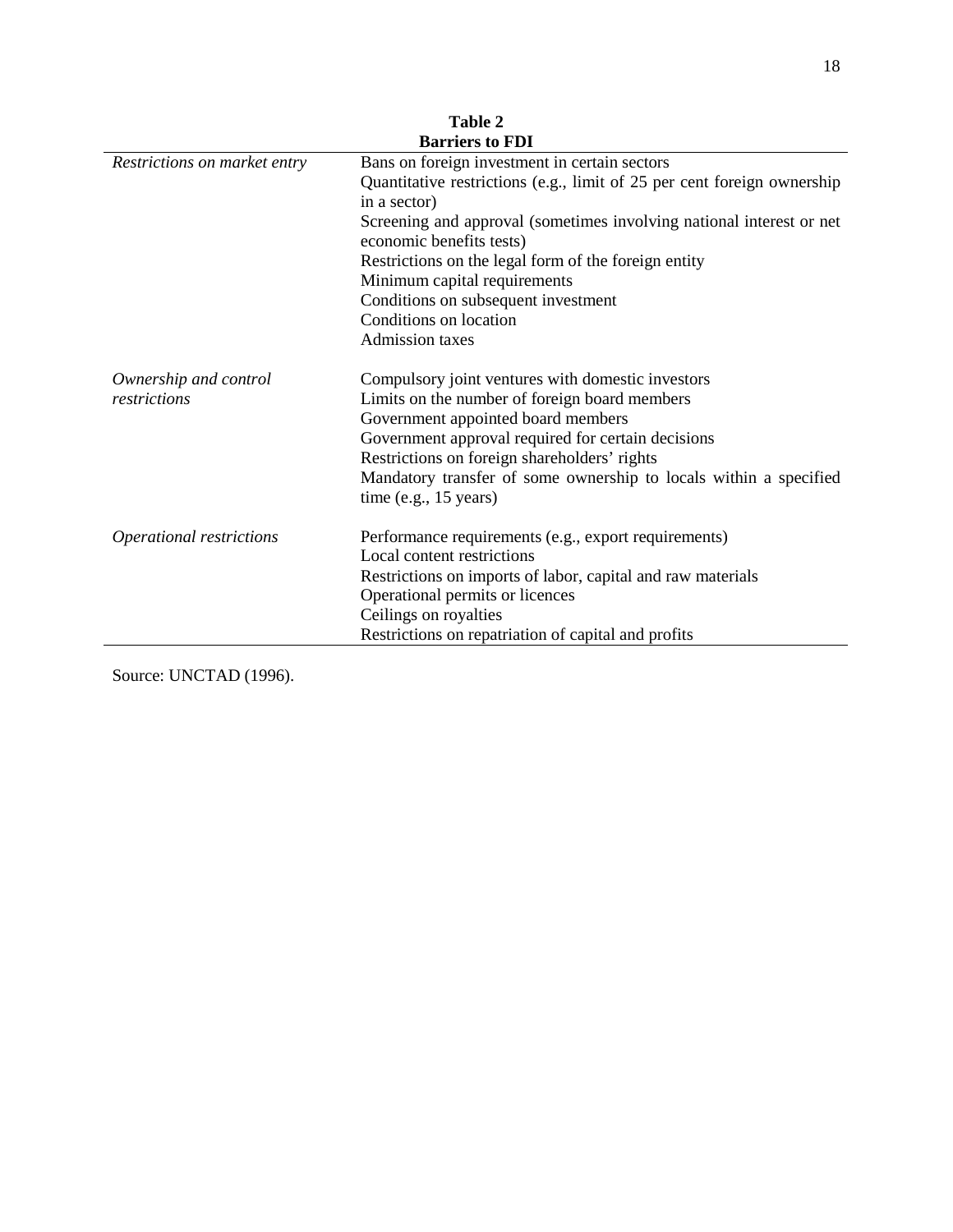|                      |                   |                      | Sectors for Selected Countries (Percentage) |                   |                   |
|----------------------|-------------------|----------------------|---------------------------------------------|-------------------|-------------------|
|                      |                   |                      | ISIC <sub>7</sub>                           |                   | ISIC <sub>9</sub> |
|                      | ISIC <sub>5</sub> | ISIC <sub>6</sub>    | Transp.,                                    | ISIC <sub>8</sub> | Social &          |
|                      | Con-              | Wholesale &          | Storage &                                   | Business & Fin.   | <b>Personal</b>   |
| Country              | struction         | <b>Retail Distr.</b> | Communic.                                   | <b>Services</b>   | <b>Services</b>   |
| Australia            | 12.0              | 7.4                  | 183.4                                       | 24.8              | 25.4              |
| Austria              | 5.0               | 4.6                  | 98.7                                        | 20.1              | 13.9              |
| Canada               | 6.0               | 9.0                  | 117.7                                       | 25.9              | 40.2              |
| Chile                | 40.0              | 34.4                 | 182.2                                       | 45.2              | 42.9              |
| European             | 10.0              | 10.0                 | 182.0                                       | 27.2              | 23.6              |
| Union                |                   |                      |                                             |                   |                   |
| Finland              | 19.0              | 14.6                 | 181.0                                       | 23.8              | 31.7              |
| Hong Kong            | 32.0              | 31.5                 | 149.8                                       | 39.0              | 42.9              |
| Japan                | 5.0               | 4.6                  | 142.0                                       | 28.9              | 32.3              |
| Korea                | 16.0              | 21.4                 | 164.9                                       | 36.3              | 40.7              |
| Mexico               | 24.0              | 21.3                 | 152.3                                       | 40.9              | 29.8              |
| New Zealand          | 5.0               | 13.4                 | 181.5                                       | 30.5              | 36.1              |
| Norway               | 5.0               | 13.4                 | 122.2                                       | 25.7              | 24.0              |
| Singapore            | 12.0              | 34.4                 | 138.8                                       | 35.9              | 33.7              |
| Sweden               | 12.0              | 13.4                 | 184.2                                       | 22.5              | 26.9              |
| Switzerland          | 5.0               | 8.0                  | 178.1                                       | 27.7              | 32.3              |
| Turkey               | 5.0               | 34.4                 | 31.6                                        | 35.4              | 35.9              |
| <b>United States</b> | 5.0               | 4.6                  | 111.4                                       | 21.7              | 31.7              |

**Table 3 Constructed Ad Valorem Tariff Equivalent "Guesstimates" by 1-Digit ISIC Services Sectors for Selected Countries (Percentage)** 

Source: Hoekman (1995, pp. 355-56).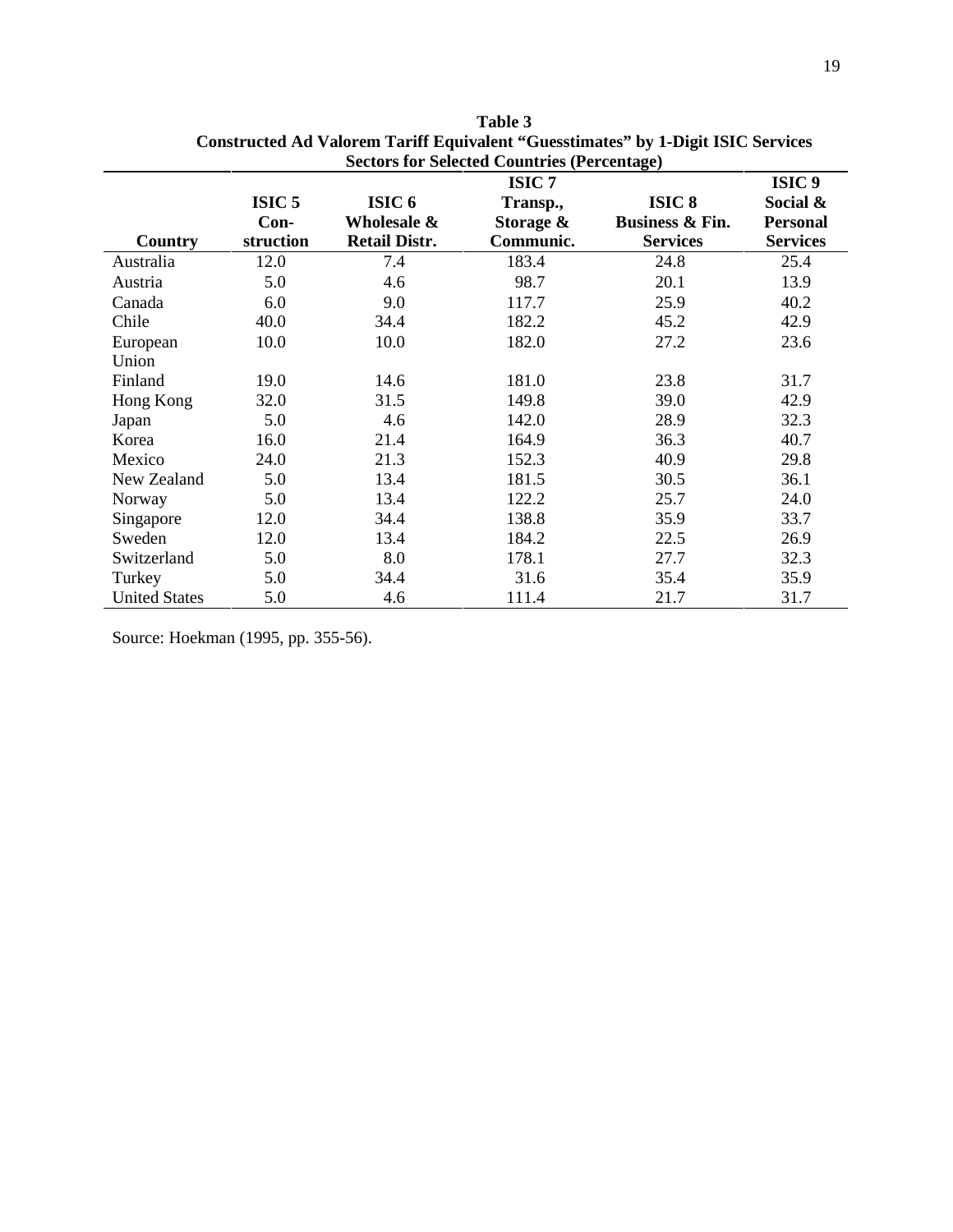| <b>Type of restriction</b>                                                | Weight |
|---------------------------------------------------------------------------|--------|
| Foreign equity limits on all firms                                        |        |
| No foreign equity permitted                                               | 0.5    |
| Less than 50 per cent foreign equity permitted                            | 0.5    |
| More than 50 per cent and less than 100 per cent foreign equity permitted | 0.25   |
| Foreign equity limits on existing firms, none on greenfield               |        |
| No foreign equity permitted                                               | 0.5    |
| Less than 50 per cent foreign equity permitted                            | 0.25   |
| More than 50 per cent and less than 100 per cent foreign equity permitted | 0.125  |
| Screening and approval                                                    |        |
| Investor required to demonstrate net economic benefits                    | 0.1    |
| Approval unless contrary to national interest                             | 0.075  |
| Notification (pre or post)                                                | 0.05   |
| Control and management restrictions                                       |        |
| All firms                                                                 | 0.2    |
| Existing firms, none for greenfield                                       | 0.1    |
| Input and operational restrictions                                        |        |
| All firms                                                                 | 0.2    |
| Existing firms, none for greenfield                                       | 0.1    |

**Table 4 Components of an Index of FDI Restrictions** 

Source: Hardin and Holmes (1997, p. 76).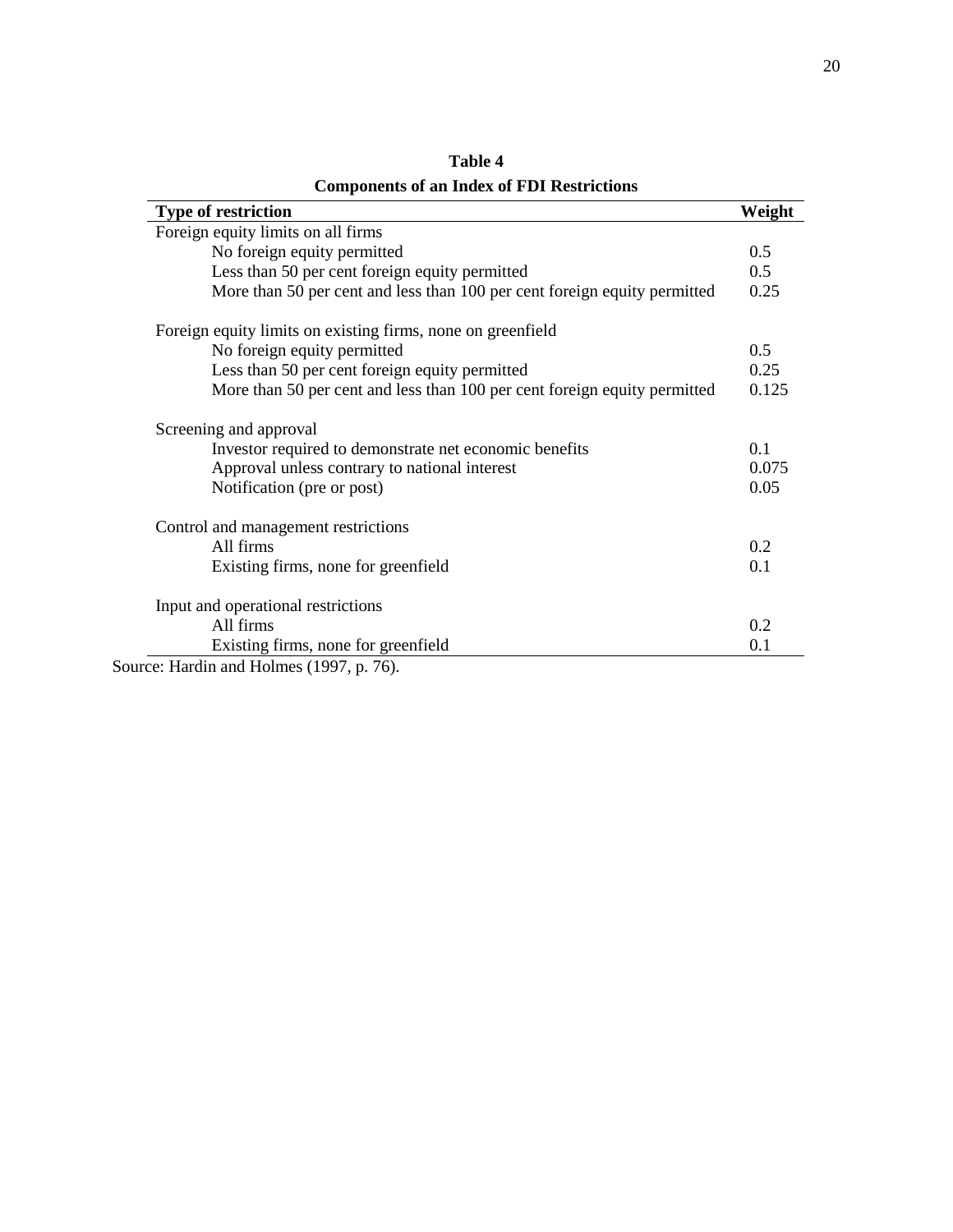|                      | <b>Business</b> | Communications | Distribution     | Education        | Financial | Transport      |
|----------------------|-----------------|----------------|------------------|------------------|-----------|----------------|
|                      |                 |                |                  |                  |           |                |
| Australia            | 18              | 44             | 18               | 18               | 45        | 20             |
| Canada               | 23              | 51             | 20               | 20               | 38        | 24             |
| China                | 36              | 82             | 28               | 53               | 45        | 46             |
| Hong Kong            | $\overline{2}$  | 35             | 5                | $\Omega$         | 23        | 9              |
| Indonesia            | 56              | 64             | 53               | 53               | 55        | 53             |
| Japan                | 6               | 35             | 5                | 20               | 36        | 11             |
| Korea                | 57              | 69             | 63               | 55               | 88        | 57             |
| Malaysia             | 32              | 42             | 8                | 8                | 61        | 12             |
| Mexico               | 29              | 74             | 33               | 45               |           | 28             |
| New Zealand          | 9               | 43             | 8                | 8                | 20        | 13             |
| Papua New            | 30              | 48             | 30               | 30               | 30        | 30             |
| Guinea               |                 |                |                  |                  |           |                |
| Philippines          | 48              | 76             | 48               | 48               | 95        | 98             |
| Singapore            | 26              | 52             | 25               | 25               | 38        | 25             |
| Thailand             | 78              | 84             | 78               | 78               | 88        | 78             |
| <b>United States</b> |                 | 35             | $\boldsymbol{0}$ | $\boldsymbol{0}$ | 20        | $\overline{3}$ |

### **FDI Restrictiveness Indices for Selected APEC Economies and Selected Sectors (Percentage)**

Note: The higher the score, the greater the degree to which an industry is restricted. The maximum score is 100%.

Source: Adapted from Hardin and Holmes (1997, pp. 112-137).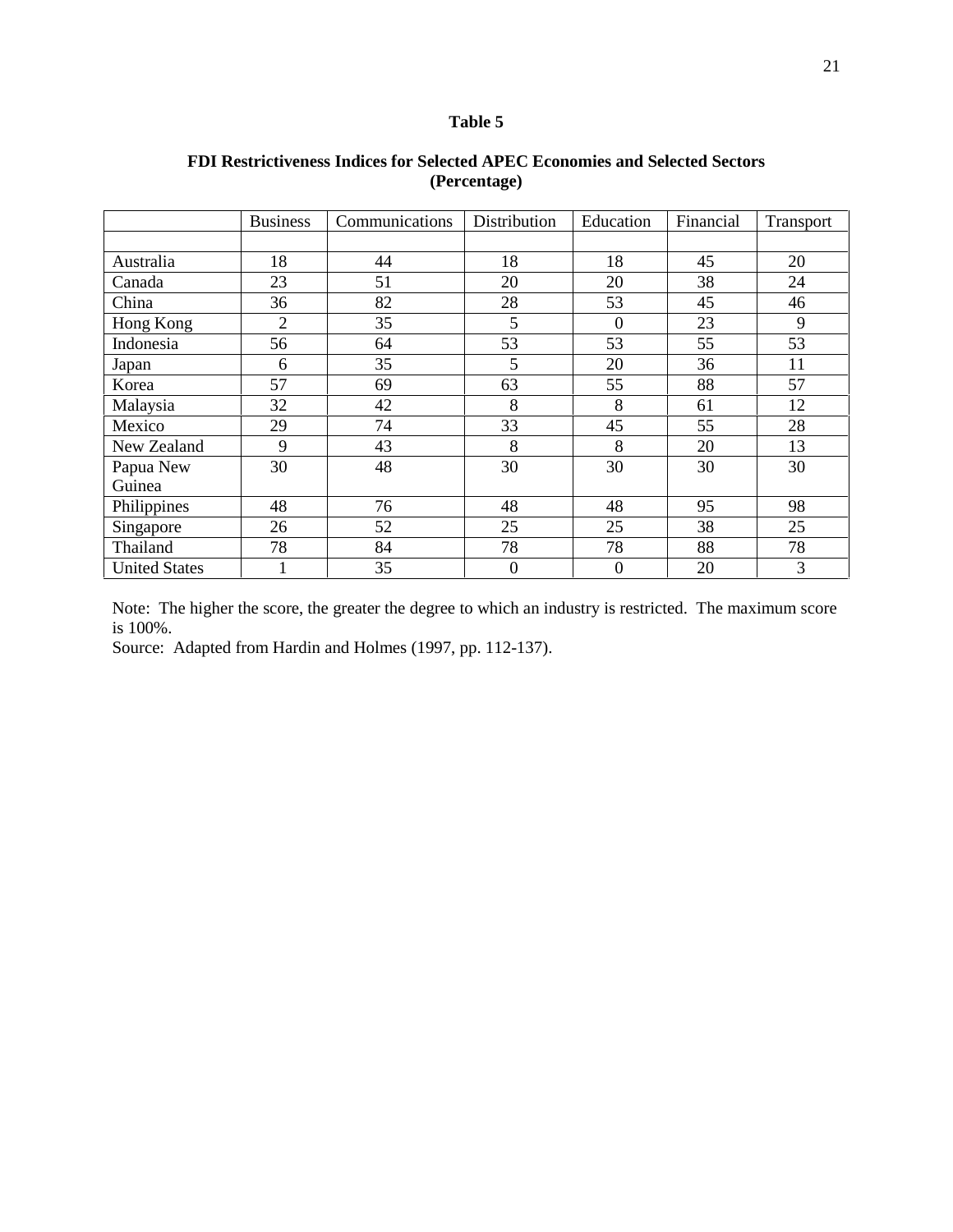| (Percentage)   |                         |                      |                    |              |  |  |  |  |  |
|----------------|-------------------------|----------------------|--------------------|--------------|--|--|--|--|--|
|                | Foreign                 | <b>Barriers</b>      | <b>Barriers</b> to |              |  |  |  |  |  |
|                | <b>or</b>               | to                   | Ongoing            |              |  |  |  |  |  |
| <b>Economy</b> | <b>Domestic</b>         | <b>Establishment</b> | <b>Operations</b>  | <b>Total</b> |  |  |  |  |  |
| Argentina      | $\mathbf F$             | 2.53                 | 2.81               | 5.34         |  |  |  |  |  |
|                | D                       | 0.00                 | 0.00               | 0.00         |  |  |  |  |  |
| Australia      | ${\bf F}$               | 7.08                 | 2.22               | 9.31         |  |  |  |  |  |
|                | $\mathbf D$             | 0.00                 | 0.00               | 0.00         |  |  |  |  |  |
| <b>Brazil</b>  | $\overline{F}$          | 35.06                | 10.50              | 45.56        |  |  |  |  |  |
|                | $\mathbf D$             | 0.00                 | 0.87               | 0.87         |  |  |  |  |  |
|                | $\overline{F}$          |                      |                    | 5.34         |  |  |  |  |  |
| Canada         |                         | 2.53                 | 2.81               |              |  |  |  |  |  |
|                | D                       | 0.00                 | 0.00               | 0.00         |  |  |  |  |  |
| Chile          | ${\bf F}$               | 22.74                | 11.26              | 34.00        |  |  |  |  |  |
|                | D                       | 15.47                | 7.73               | 23.20        |  |  |  |  |  |
| Colombia       | ${\bf F}$               | 6.47                 | 11.88              | 18.35        |  |  |  |  |  |
|                | D                       | 3.54                 | 0.00               | 3.54         |  |  |  |  |  |
| Hong Kong      | ${\bf F}$               | 1.97                 | 4.94               | 6.91         |  |  |  |  |  |
|                | D                       | 0.00                 | 2.65               | 2.65         |  |  |  |  |  |
| India          | $\overline{F}$          | 28.58                | 26.50              | 55.08        |  |  |  |  |  |
|                | D                       | 3.54                 | 0.00               | 3.54         |  |  |  |  |  |
| Indonesia      | $\overline{F}$          | 32.91                | 16.42              | 49.33        |  |  |  |  |  |
|                | D                       | 0.00                 | 5.35               | 5.35         |  |  |  |  |  |
| Japan          | ${\bf F}$               | 2.05                 | 13.22              | 15.26        |  |  |  |  |  |
|                | D                       | 0.00                 | 10.03              | 10.03        |  |  |  |  |  |
| Korea          | ${\bf F}$               | 18.15                | 18.58              | 36.73        |  |  |  |  |  |
|                | D                       | 0.00                 | 14.93              | 14.93        |  |  |  |  |  |
| Malaysia       | $\overline{F}$          | 35.92                | 24.69              | 60.61        |  |  |  |  |  |
|                | D                       | 15.38                | 6.73               | 22.11        |  |  |  |  |  |
| Mexico         | $\overline{\mathrm{F}}$ | 10.48                | 2.92               | 13.40        |  |  |  |  |  |
|                | D                       | 0.00                 | 0.00               | 0.00         |  |  |  |  |  |
| New Zealand    | ${\bf F}$               | 2.52                 | 2.18               | 4.69         |  |  |  |  |  |
|                | D                       | 0.00                 | 0.00               | 0.00         |  |  |  |  |  |
| Philippines    | ${\bf F}$               | 33.28                | 14.08              | 47.36        |  |  |  |  |  |
|                | $\mathbf D$             | 7.32                 | 3.66               | 10.99        |  |  |  |  |  |
| Singapore      | ${\bf F}$               | 10.69                | 20.76              | 32.45        |  |  |  |  |  |
|                | $\mathbf D$             | 0.00                 | 8.15               | 8.15         |  |  |  |  |  |
| South Africa   | $\overline{F}$          | 2.64                 | 12.27              | 14.90        |  |  |  |  |  |
|                | D                       | 0.00                 | 0.00               | 0.00         |  |  |  |  |  |
| Switzerland    | ${\bf F}$               | 2.24                 | 3.71               | 5.95         |  |  |  |  |  |
|                | $\mathbf D$             | 0.00                 | 0.00               | 0.00         |  |  |  |  |  |
| Thailand       | ${\bf F}$               | 20.56                | 12.50              | 33.06        |  |  |  |  |  |
|                | D                       | 0.00                 | 0.00               | 0.00         |  |  |  |  |  |
| Turkey         | ${\bf F}$               | 23.12                | 8.43               | 31.54        |  |  |  |  |  |
|                | D                       | 3.54                 | 0.00               | 3.54         |  |  |  |  |  |
| <b>USA</b>     | ${\bf F}$               | 1.95                 | 2.80               | 4.75         |  |  |  |  |  |
|                | $\mathbf D$             | 0.00                 | 0.00               | 0.00         |  |  |  |  |  |

**Table 6 Price Wedge Data for Banking Services in Selected Economies**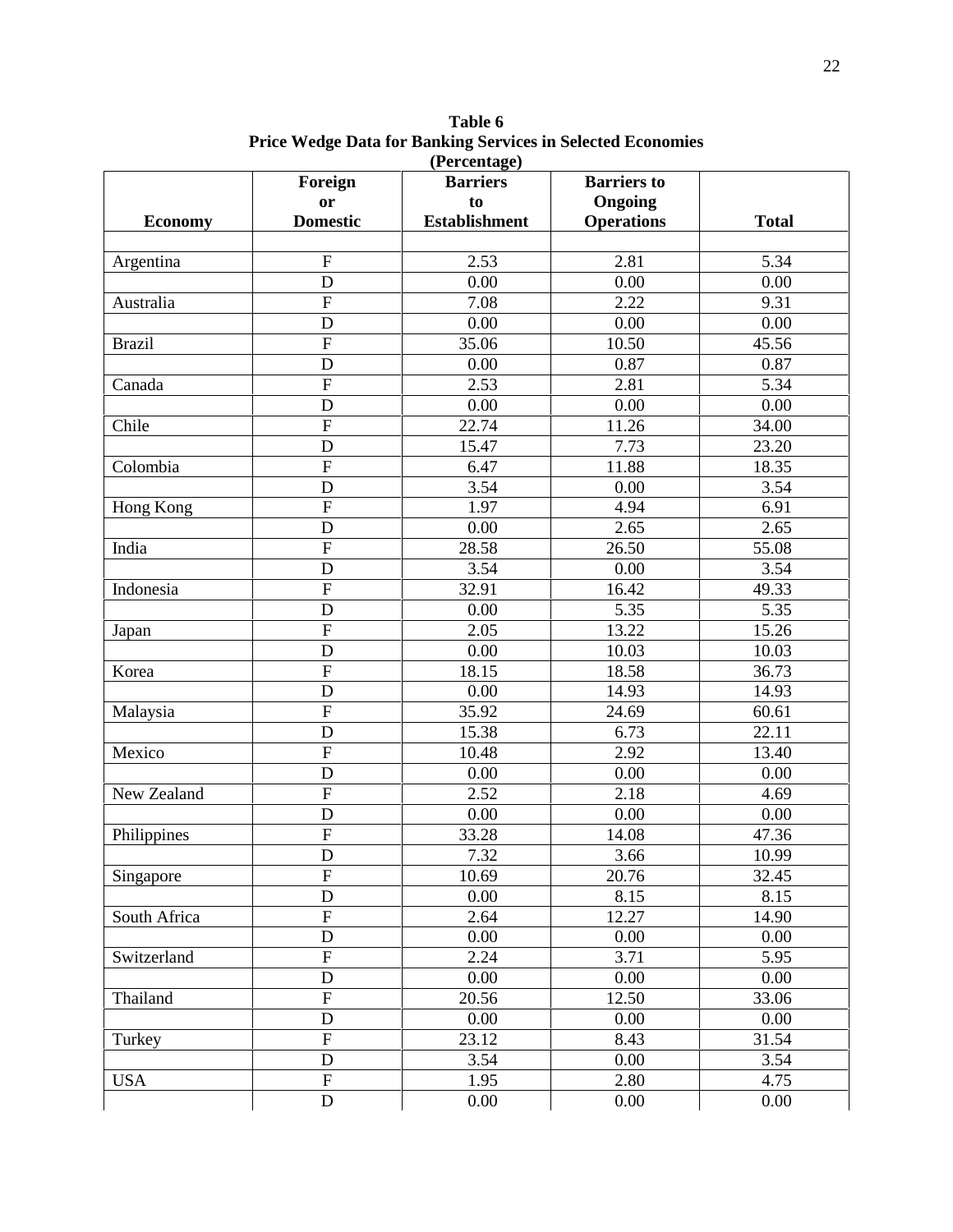| Uruguay   | ┍ | 15.35 | 24.99 | 40.34 |
|-----------|---|-------|-------|-------|
|           |   | 1.00  | 0.00  | 11.00 |
| Venezuela |   | 5.35  | 8.09  | 13.44 |
|           |   | 0.00  | 0.00  | 0.00  |
| $EU12*$   | г | 2.52  | 2.80  | 5.32  |
|           |   | 0.00  | 0.00  | 0.00  |

\*Covers 12 EU economies. Finland, Ireland, and Luxembourg are not covered. Source: Warren and Findlay (2000) and Philippa Dee (Australian Productivity Commission).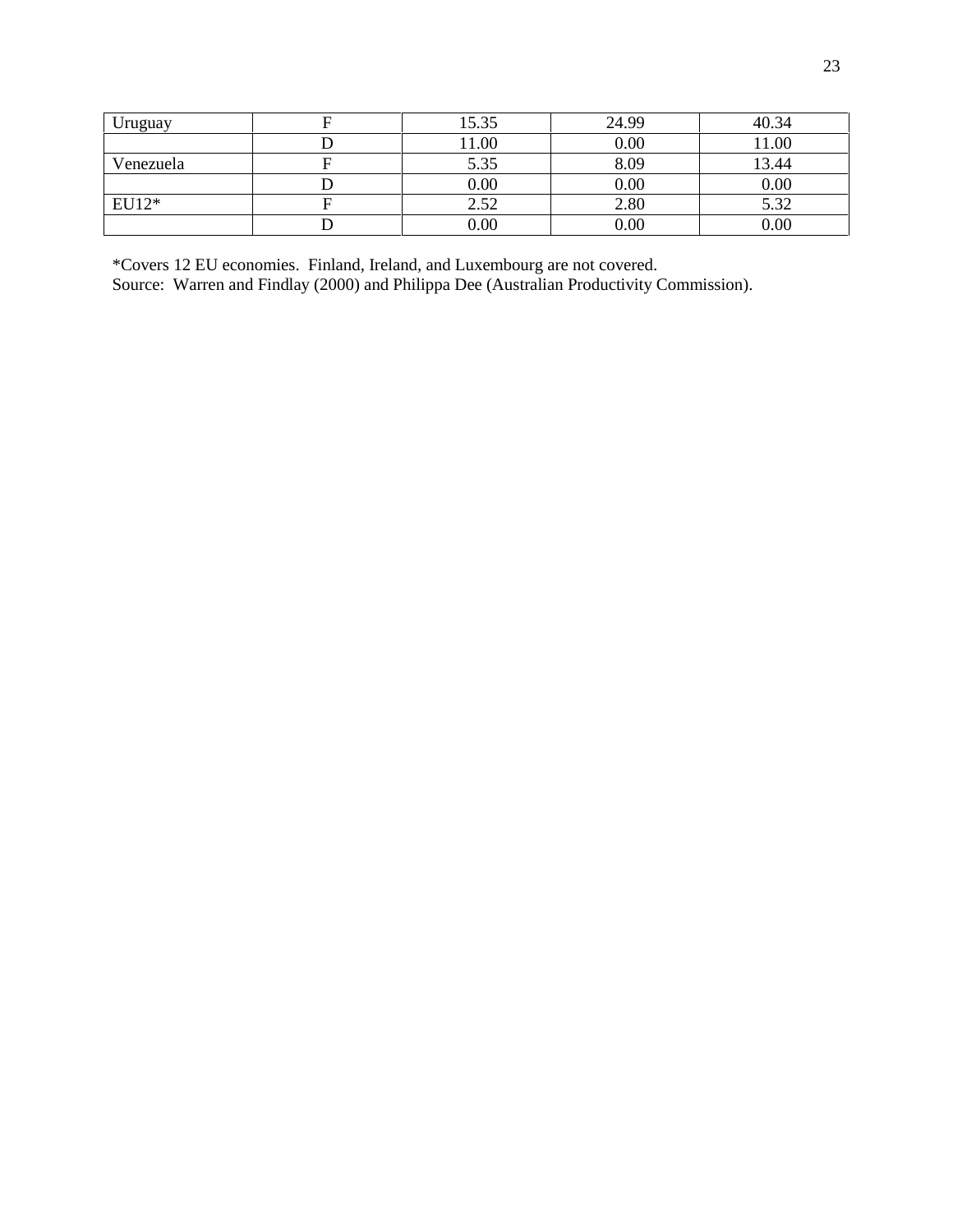|                       | <b>Domestic</b> | Foreign |
|-----------------------|-----------------|---------|
| Australia             | 0.31            | 0.31    |
| Austria               | 0.85            | 0.85    |
| Belgium               | 0.65            | 1.31    |
| <b>Brazil</b>         | 3.81            | 5.68    |
| Canada                | 1.07            | 3.37    |
| Chile                 | 1.68            | 1.68    |
| Hong Kong             | 1.26            | 1.26    |
| Colombia              | 10.55           | 24.27   |
| Denmark               | 0.20            | 0.20    |
| Finland               | 0.00            | 0.00    |
| France                | 0.34            | 1.43    |
| Germany               | 0.32            | 0.32    |
| Ireland               | 1.46            | 2.67    |
| Italy                 | 1.00            | 1.00    |
| Japan                 | 0.26            | 0.26    |
| Korea                 | 4.30            | 8.43    |
| Mexico                | 6.24            | 14.43   |
| Netherlands           | 0.20            | 0.20    |
| New Zealand           | 0.27            | 0.27    |
| Singapore             | 2.10            | 2.72    |
| Spain                 | 2.03            | 3.93    |
| Sweden                | 0.65            | 0.65    |
| Switzerland           | 1.23            | 1.23    |
| Turkey                | 19.59           | 33.53   |
| <b>United Kingdom</b> | 0.00            | 0.00    |
| <b>United States</b>  | 0.20            | 0.20    |

**Table 7 Tariff Equivalents of Barriers to Telecommunication Services in Major Nations (Percentage)** 

Source: Adapted from Warren (1999a).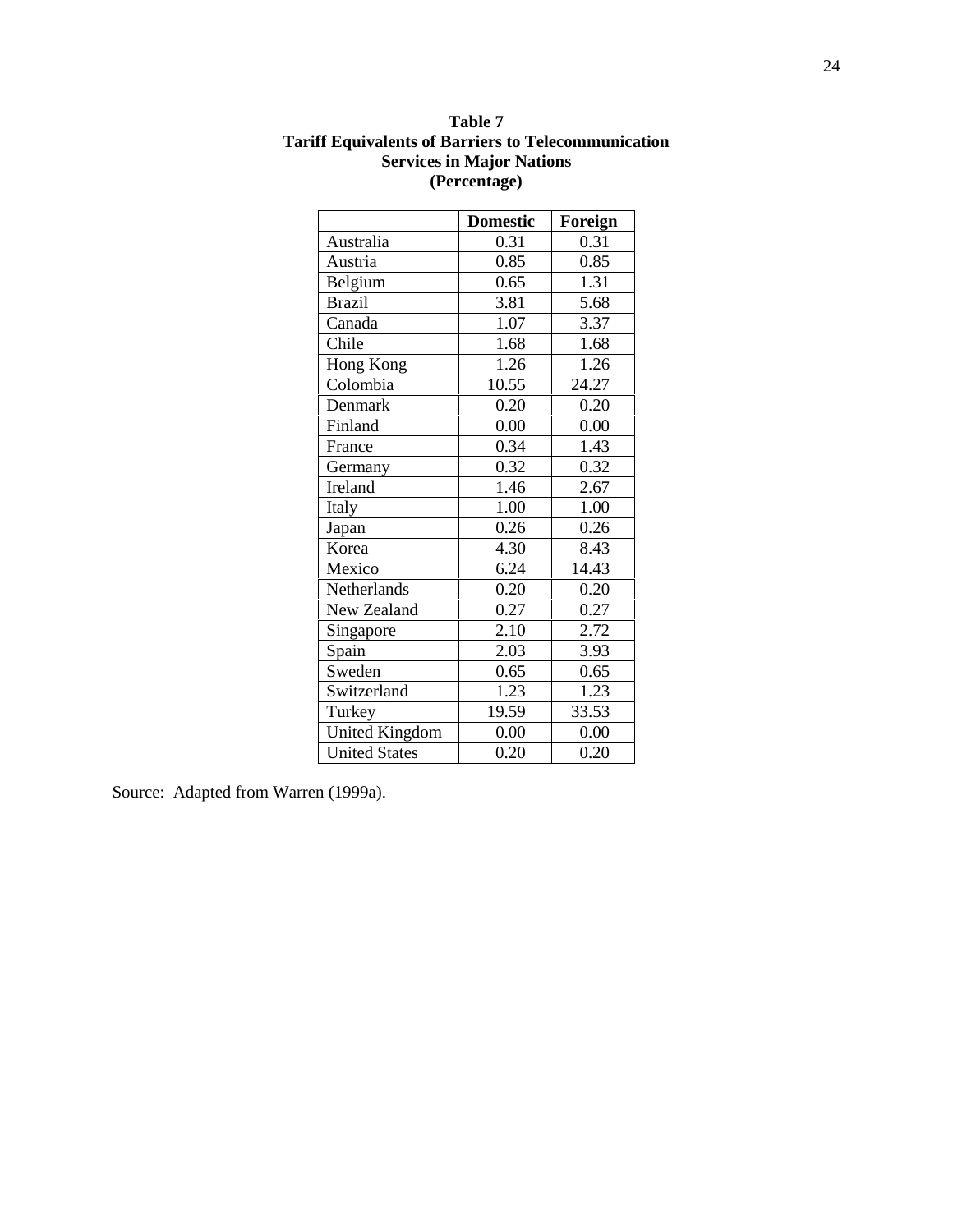# **Estimated Tariff Equivalents in Traded Services: Gravity-Model Based Regression Method (Percentage)**

|                                             | <b>Business/financial</b> |                     |
|---------------------------------------------|---------------------------|---------------------|
| <b>Countries/regions</b>                    | services                  | <b>Construction</b> |
| North America <sup>+</sup>                  | 8.2                       | 9.8                 |
| Western Europe                              | 8.5                       | 18.3                |
| Australia and New Zealand                   | 6.9                       | 24.4                |
| Japan                                       | 19.7                      | 29.7                |
| China                                       | 18.8                      | 40.9                |
| Taiwan                                      | 2.6                       | 5.3                 |
| <b>Other Newly Industrialized Countries</b> | 2.1                       | 10.3                |
| Indonesia1                                  | 6.8                       | 9.6                 |
| Other South East Asia                       | 5.0                       | 17.7                |
| India                                       | 13.1                      | 61.6                |
| Other South Asia                            | 20.4                      | 46.3                |
| <b>Brazil</b>                               | 35.7                      | 57.2                |
| <b>Other Latin America</b>                  | 4.7                       | 26.0                |
| Turkey*                                     | 20.4                      | 46.3                |
| Other Middle East and North Africa          | 4.0                       | 9.5                 |
| <b>CEECs &amp; Russia</b>                   | 18.4                      | 51.9                |
| South Africa                                | 15.7                      | 42.1                |
| Other Sub-Saharan Africa                    | 0.3                       | 11.1                |
| Rest of World (ROW)                         | 20.4                      | 46.3                |

\*Turkey and Other South Asia are not available, separately, in the U.S. data, and have been assigned estimated ROW values. +North America values involve assigning Canada/Mexico numbers to the United States. Source: Francois (1999).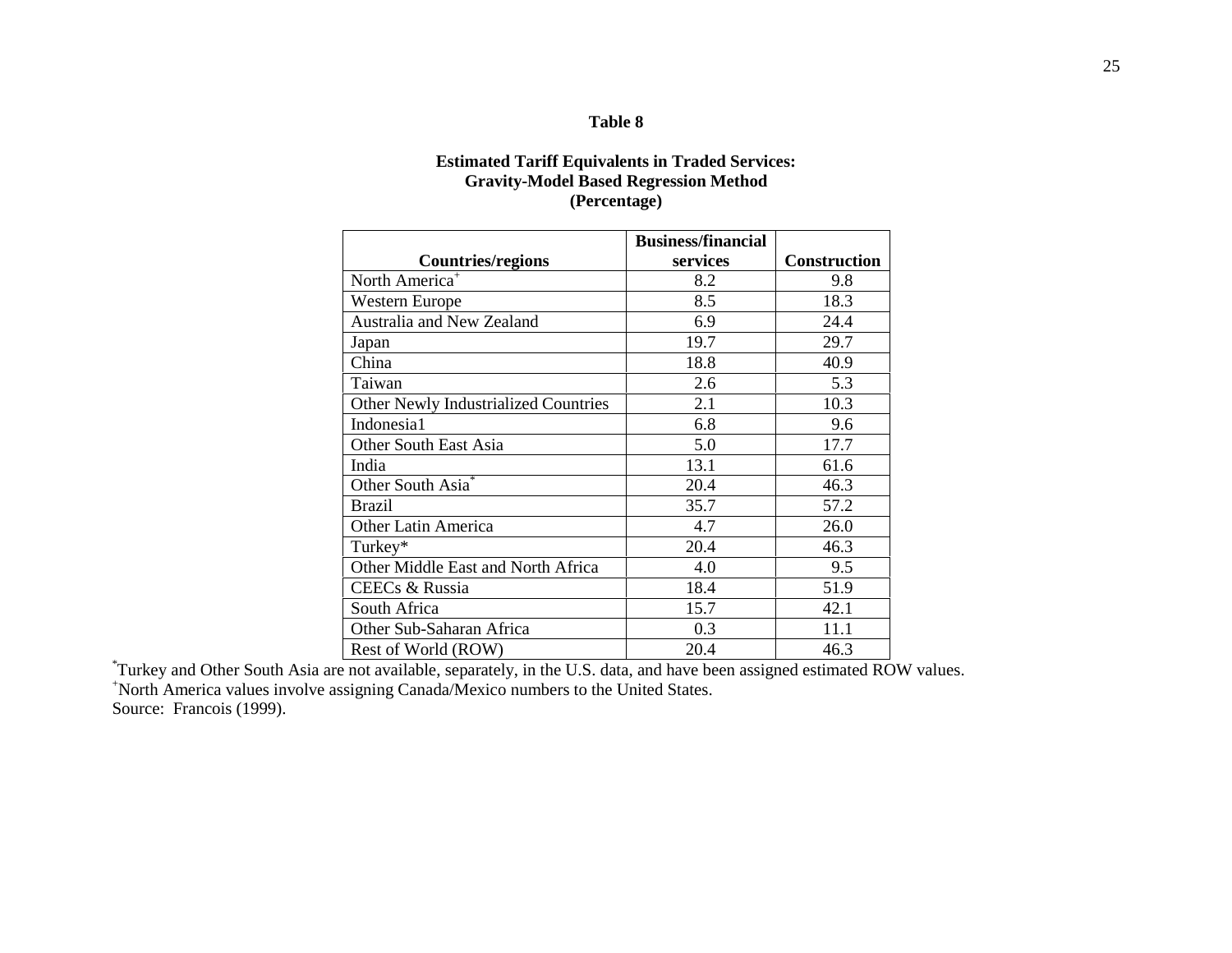# **Average Gross Operating Margins of Firms Listed on National Stock Exchanges, 1994-96 by Country/Region (Percentage)**

| <b>Country/Region</b>             | <b>Agriculture</b> | <b>Manufacturing</b> | <b>Services</b> |
|-----------------------------------|--------------------|----------------------|-----------------|
| Australia                         | 8.4                | 15.5                 | 16.6            |
| Canada                            | 32.1               | 22.6                 | 32.9            |
| Chile                             | 39.1               | 40.8                 | 44.0            |
| China                             | 30.6               | 28.1                 | 49.5            |
| European Union                    | 22.9               | 23.8                 | 31.6            |
| Hong Kong                         | 25.9               | 12.8                 | 18.1            |
| Indonesia                         | 41.8               | 34.3                 | 41.3            |
| Japan                             | 38.4               | 26.4                 | 28.7            |
| Republic of Korea                 | 11.2               | 25.7                 | 25.8            |
| Malaysia                          | 22.6               | 6.0                  | 21.6            |
| Mexico                            | 38.4               | 39.3                 | 37.2            |
| New Zealand                       | 33.3               | 16.6                 | 26.8            |
| Philippines                       | 18.1               | 28.6                 | 42.3            |
| Singapore                         | 0.0                | 11.1                 | 22.0            |
| Taiwan                            | 19.6               | 25.1                 | 41.3            |
| Thailand                          | 38.2               | 27.3                 | 52.6            |
| <b>United States</b>              | 36.6               | 21.2                 | 42.3            |
| Rest of Cairns Group <sup>a</sup> | 36.3               | 31.1                 | 39.0            |

<sup>a</sup>Includes Argentina, Brazil, and Colombia.

Source: Hoekman (1999). Based on calculations using Worldscope (1998) data.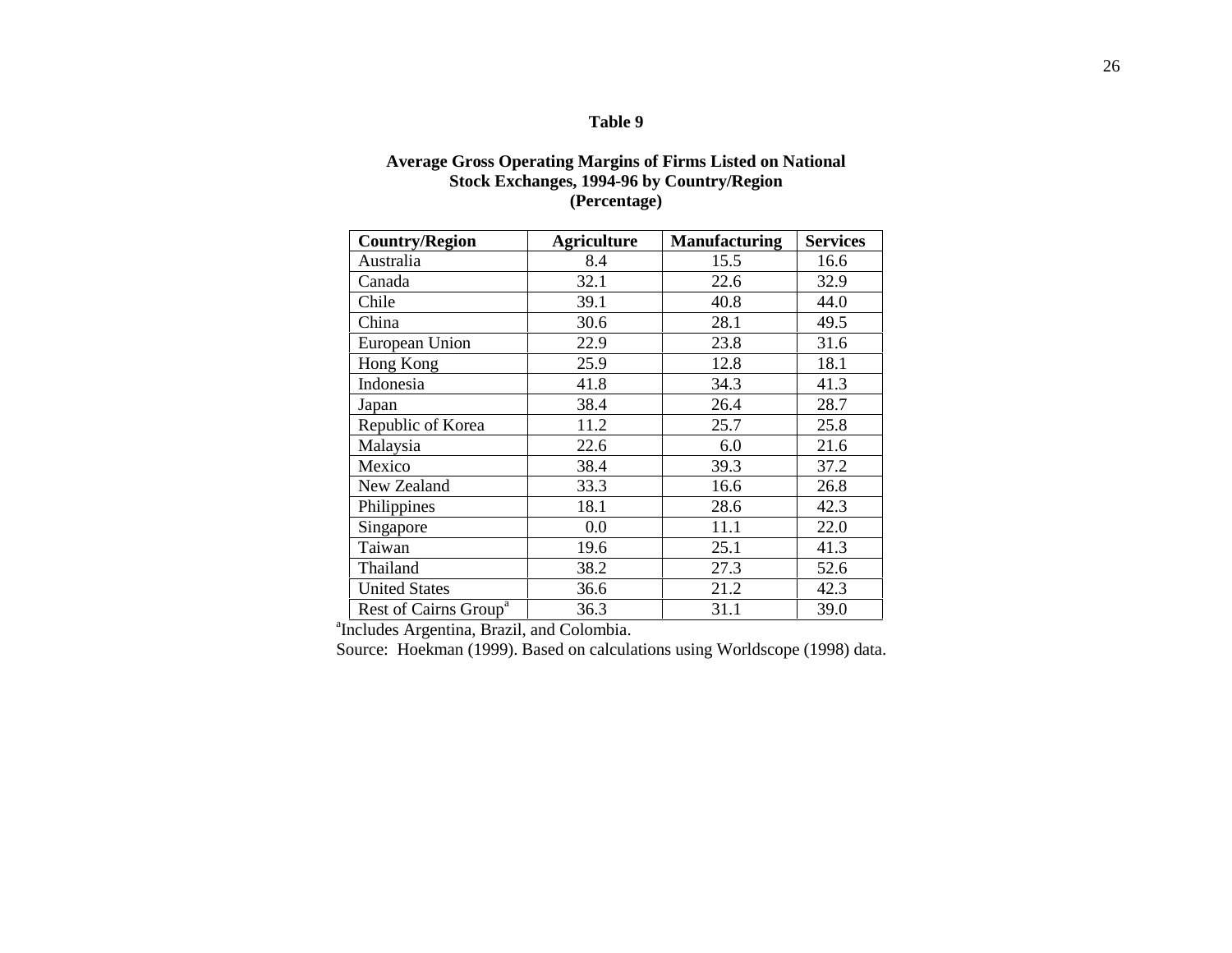# **Average Gross Operating Margins of Services Firms Listed on National Stock Exchanges, 1994-96, by Country/Region and by Sector (Percentage)**

| Country/            | Recrea-     | <b>Business</b> | Construc- | Consult-     | <b>Finance</b> | <b>Health</b> | <b>Hotels</b> | <b>Retail</b> | Wholesale | Transport/   |
|---------------------|-------------|-----------------|-----------|--------------|----------------|---------------|---------------|---------------|-----------|--------------|
| <b>Region</b>       | tion        | services        | tion      | ing          |                |               |               | <b>Trade</b>  |           | utilities    |
| Australia           | 17.9        | 13.8            | 15.3      | 7.0          | 41.0           | $\mathbf b$   | 27.3          | 7.9           | 9.1       | $\mathbf{C}$ |
| Canada              | 60.1        | 51.7            | 14.4      | 19.2         | 44.5           | 2.3           | 67.8          | 12.0          | 16.0      | 36.5         |
| Chile               | $\mathbf b$ | $\mathbf b$     | 68.7      | $\mathbf b$  | 55.2           | $\mathbf b$   | b.            | 21.3          | 27.9      | 46.8         |
| China               | $\mathbf b$ | $\mathbf b$     | 45.9      | 67.1         | 34.0           | $\mathbf b$   | 77.5          | 24.4          | 25.5      | 46.9         |
| European            | 42.5        | 32.1            | 19.3      | 22.1         | 51.6           | 22.3          | 23.7          | 23.6          | 19.9      | 32.6         |
| Union               |             |                 |           |              |                |               |               |               |           |              |
| Hong Kong           | $\mathbf b$ | 6.5             | 12.9      | 11.5         | 25.4           | $\mathbf b$   | 31.3          | 10.1          | 6.9       | 31.0         |
| Indonesia           | $\mathbf b$ | 81.1            | 22.9      | 25.3         | 53.6           | h             | 68.2          | 26.4          | 24.8      | 45.3         |
| Japan               | 28.1        | 31.6            | 14.2      | 28.6         | 40.5           | 40.1          | 27.2          | 32.9          | 15.6      | 20.6         |
| Republic of         | $\mathbf b$ | 41.2            | 15.3      | b            | b              | b             | b.            | 26.7          | 14.9      | 31.2         |
| Korea               |             |                 |           |              |                |               |               |               |           |              |
| Malaysia            | 13.3        | $\mathbf{c}$    | 18.3      | 14.7         | 28.3           | 24.3          | 38.7          | 11.2          | 10.8      | 30.7         |
| Mexico              | 19.6        | b               | 25.7      | 37.3         | 33.3           | b             | 49.6          | 28.4          | 25.0      | 51.0         |
| <b>New</b>          | $\mathbf b$ | $\mathbf b$     | 13.8      | b            | 57.6           | <sub>b</sub>  | 26.9          | 6.6           | 19.7      | 35.6         |
| Zealand             |             |                 |           |              |                |               |               |               |           |              |
| Philippines         | 19.9        | $\mathbf b$     | 40.2      | $\mathbf b$  | 53.9           | $\mathbf b$   | 55.8          | 43.9          | 40.3      | 42.3         |
| Singapore           | 46.7        | 8.6             | 10.6      | 7.7          | 46.3           | 29.2          | 28.2          | 5.4           | 7.9       | 28.0         |
| Taiwan              | 79.9        | 36.3            | 21.6      | 11.1         | 64.8           | <sub>b</sub>  | 74.5          | 21.5          | 23.2      | 38.9         |
| Thailand            | 85.4        | 35.8            | 38.1      | $\mathbf{C}$ | 60.3           | 40.6          | 55.5          | 44.2          | 25.6      | 56.7         |
| United              | 46.8        | 56.2            | 20.2      | $\mathbf{C}$ | 56.3           | 37.0          | 48.5          | 34.6          | 27.0      | 43.4         |
| <b>States</b>       |             |                 |           |              |                |               |               |               |           |              |
| Other               | $\mathbf b$ | $\mathbf b$     | 28.9      | 26.2         | 69.8           | 29.3          | 64.6          | 24.2          | 22.9      | 52.4         |
| Cairns <sup>a</sup> |             |                 |           |              |                |               |               |               |           |              |

<sup>a</sup>Includes Argentina, Brazil, and Colombia.

<sup>b</sup>Data not available.

<sup>c</sup>Reflects negative gross operating margin.

Source: Hoekman (2000). Based on calculations using Worldscope (1998) data.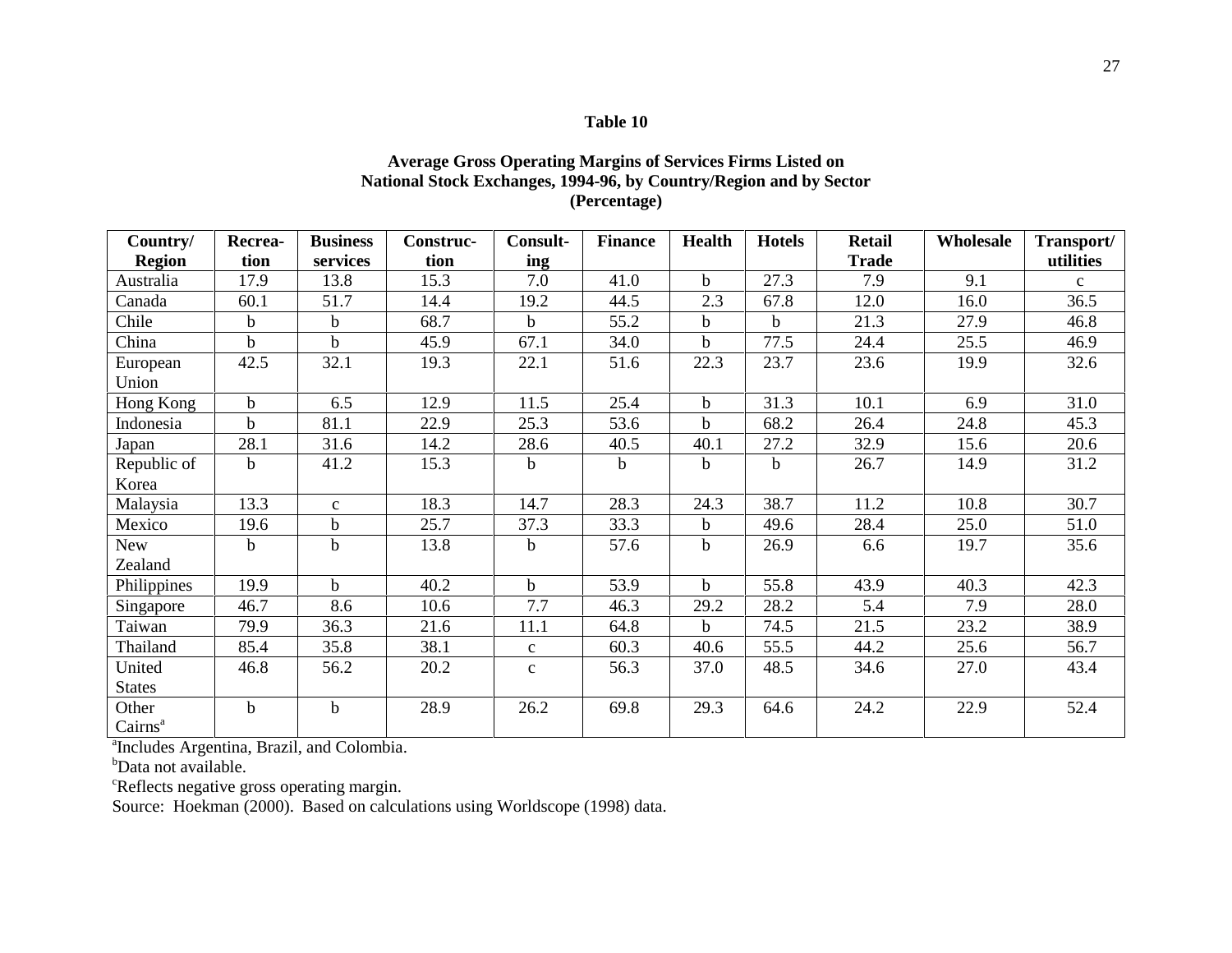### **Table 11 Alternative Approaches to Modeling the Impact of Barriers to Trade and Investment**

# **1. Reduction in services barriers.**

# **Brown et al. (1996a, b)**

Based on 8-region, 29-sector, 1990-reference year version of Michigan CGE model, with all goods and services tradable. Uses Hoekman's (1995) "guesstimates" of tariff equivalents covering all modes of providing services, including FDI. Factors involved in FDI assumed to be part of factor markets in country of origin.

# **Australian Department of Foreign Affairs and Trade (1999)**

Based on GTAP model, version 4 (1995) database covering 45 regions and 50 sectors in each region, and on the Asia Pacific G-cubed model with 18 regions and 6 sectors, with inclusion of a financial sector and full (dynamic) macroeconomic closure. Uses modifications of Hoekman's (1995) "guesstimates" of services tariff equivalents.

## **Francois et al. (1996)**

CGE analysis using 1989 reference year and calculation of the effects of price wedges that can be attributed to the Jones Act that restricts U.S. trade in domestic water transportation (cabotage) services.

# **Robinson et al. (1999)**

Based on 10-region, 11-sector, 1995-reference year CGE model, with all goods and services tradable. Uses Hoekman's (1995) "guesstimates" of services tariff equivalents, with allowance for growth in total factor productivity (TFP) stimulated from imports of services by developing countries.

### **Tamms (1999)**

Constructs cost functions using data for 50 airlines from 27 countries for 1982-95 and estimates a frontier function to determine the extent to which an airline lies off its frontier.

## **Hertel (2000)**

Based on 19-region, 22-sector CGE model, with GTAP 1995 reference-year data projected to year 2005. Post-Uruguay Round tariff rates are used for agriculture and manufactures. Barriers for business services and construction based on gravity-model estimates in Francois (1999).

## **2. Flows of FDI respond to changes in rates of return.**

# **Martin and Yagashima (1993)**

Analysis of trade liberalization in Asia-Pacific region coupled with assumed changes in inward FDI. **Donovan and Mai (1996)**

Use MEGABARE model to estimate effects of trade liberalization with varying degrees of international capital mobility responding to differential rates of return on investment.

# **McKibbin and Wilcoxen (1996)**

Use G-Cubed model with international capital mobility responding to changes in differential sectoral rates of return to capital.

# **Bora and Guisinger (1997)**

Analysis of investment liberalization in APEC, with allowance for international capital mobility.

## **Adams (1998)**

Based on GTAP model, with 14 regions and 37 perfectly competitive sectors, and post-NAFTA database. Each region contributes a fixed proportion of its income to a global savings pool. Investment allocation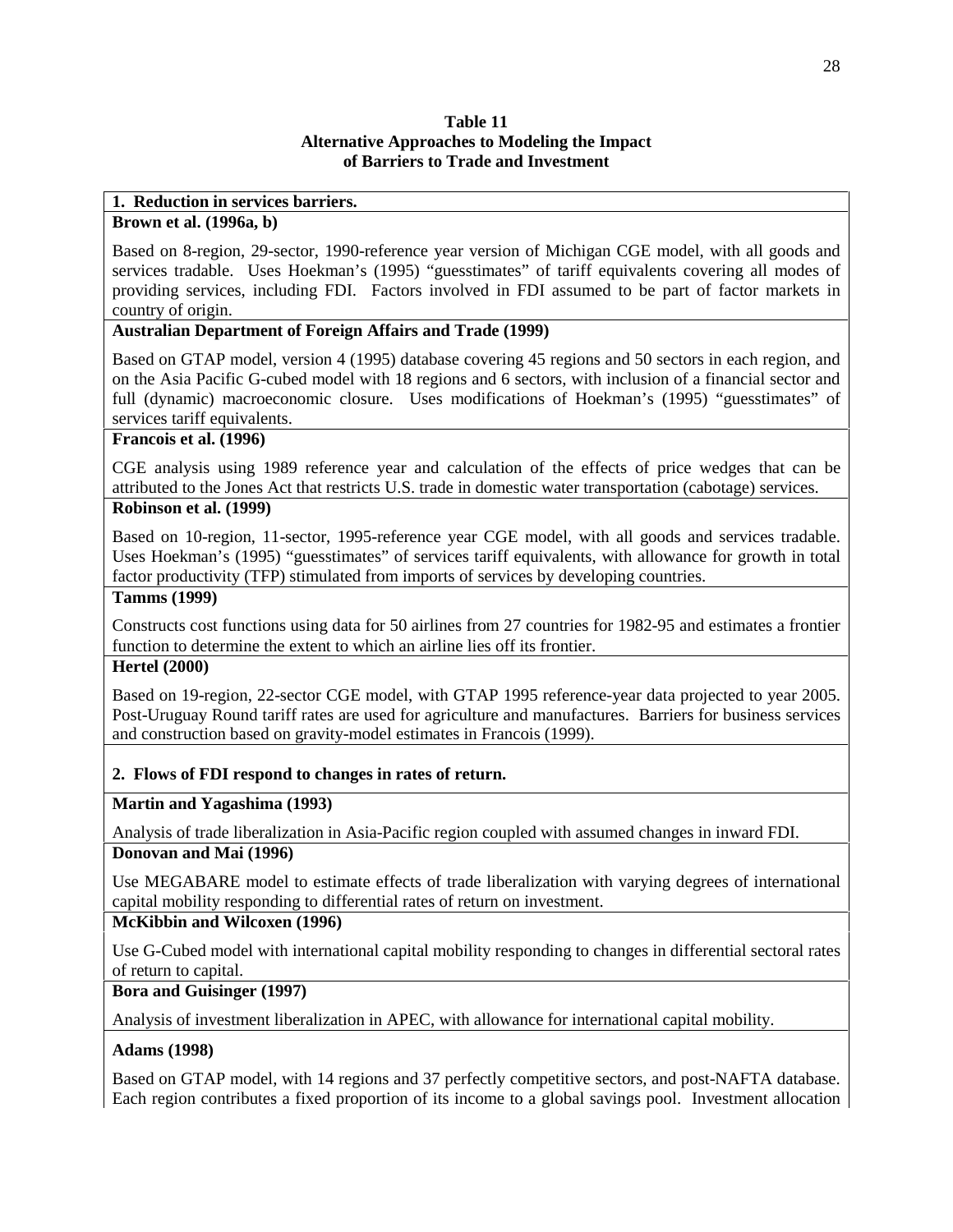depends upon relative rates of return. Focus is on effects of trade liberalization in APEC. FDI is not modeled explicitly.

# **Dee et al. (1996)**

Based on 13-region, 4-sector, 1992-reference year CGE model, with all goods and services tradable, monopolistic competition in the resources, food processing, and manufacturing sectors, and allowance of capital accumulation and international factor mobility. Uses Hoekman's (1995) "guesstimates" of services tariff equivalents.

# **Dee et al. (1998)**

Based on same model and data as Dee et al. (1996), with analysis of APEC sectors selected for "early voluntary sectoral liberalization."

# **3. Links between parents and foreign affiliates and distinctions between foreign and domestic firms.**

# **Markusen et al. (1995)**

Analysis of trade liberalization in the automobile industry in the NAFTA countries, using a model with multinational firms or national firms responding to changes in their market shares.

# **Markusen et al. (1999)**

Conceptual static and dynamic CGE model used to analyze how inward FDI in producer services may complement domestic skilled labor, affect the pattern of trade in goods, and determine the characteristics of the dynamic adjustment path.

# **Benjamin and Diao (1997)**

Based on 10-region, 11-sector CGE model, using data for the early 1990s, with the focus on liberalization of cross-border trade of other private services in APEC. Service providers in the single services sector are imperfectly competitive and have fixed costs, and are able to price discriminate across countries. Liberalization is modeled as both reducing fixed costs and removing the market segmentation that permits price discrimination. FDI is not modeled explicitly, but it could be.

# **Petri (1997)**

Based on 6-region, 3-sector CGE model, using 1992 GTAP dataset, with FDI distinguished between activities of domestic and foreign-owned firms. Products differentiated by both country of ownership and place of production. Capital allocation between sectors and between domestic and foreign investments responds to changes in rates of return and to investor preferences. Barriers to FDI modeled as a tax on FDI profits.

## **Dee and Hanslow (2000)**

Based on 19-region, 3-sector, 1995-reference year CGE model, with modifications of Petri's (1995) framework and updating of data on FDI stocks, output, and rates of return. Used averages of services barriers for banking and telecommunications services contained in Kalirajan et al. (1999) and Warren (2000).

# **Brown and Stern (2000)**

Based on 18-region, 3-sector, 1995-reference year CGE model with features of structure and FDI similar to Dee and Hanslow (2000). Used estimates of price-cost margins from Hoekman (2000) to estimate services barriers.